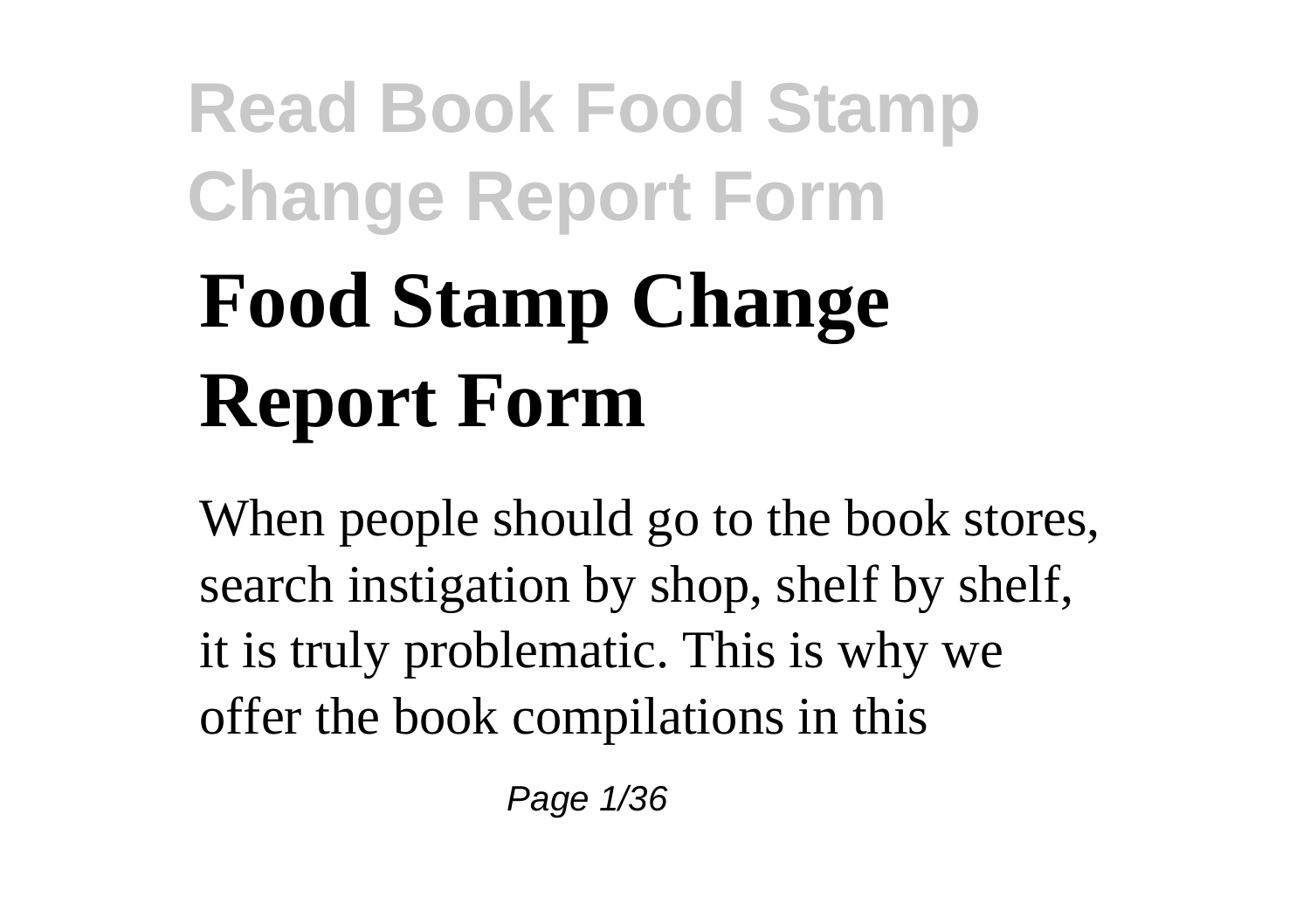website. It will totally ease you to look guide **food stamp change report form** as you such as.

By searching the title, publisher, or authors of guide you in reality want, you can discover them rapidly. In the house, workplace, or perhaps in your method can Page 2/36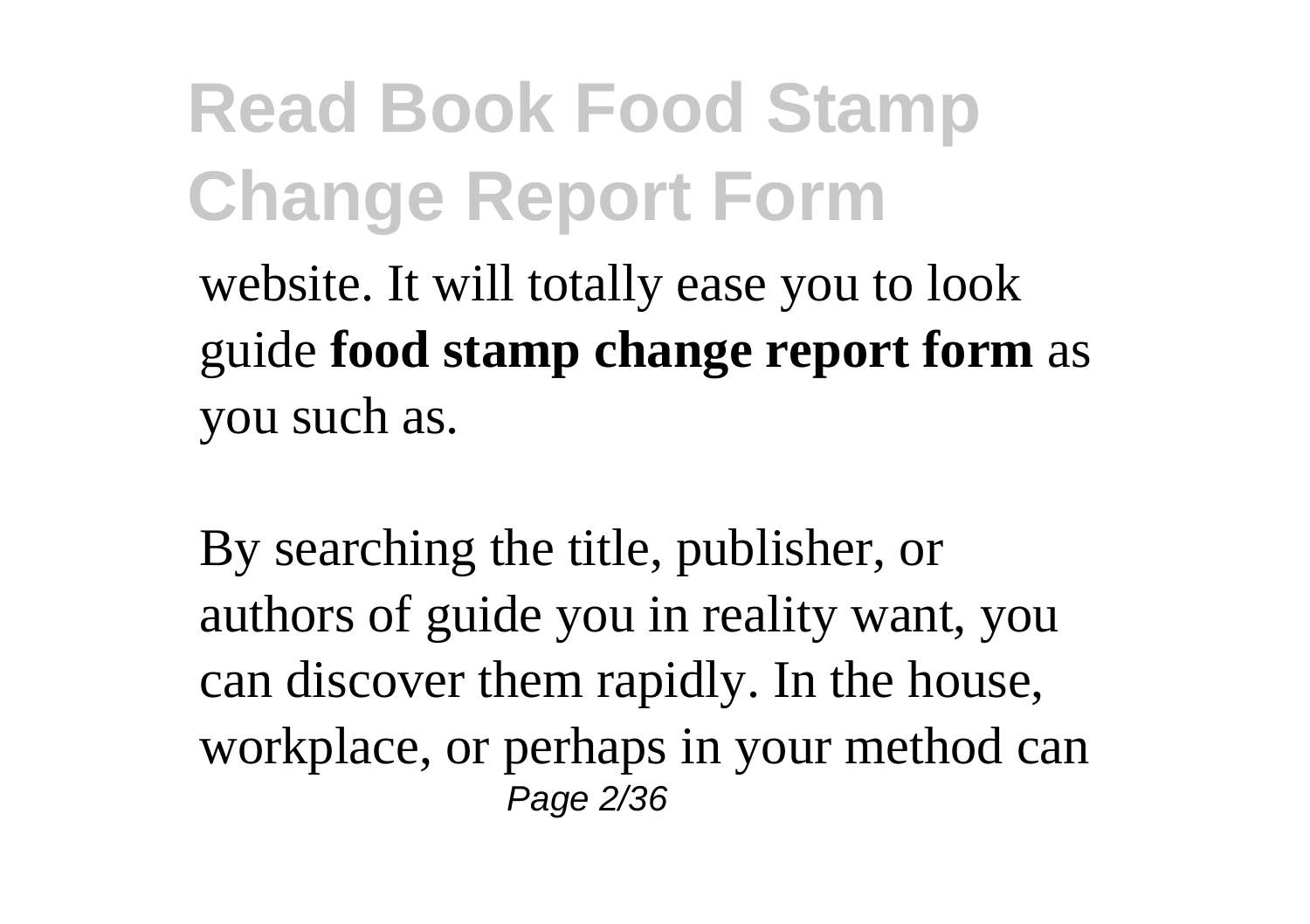be every best place within net connections. If you set sights on to download and install the food stamp change report form, it is entirely easy then, in the past currently we extend the member to purchase and create bargains to download and install food stamp change report form consequently simple!

Page 3/36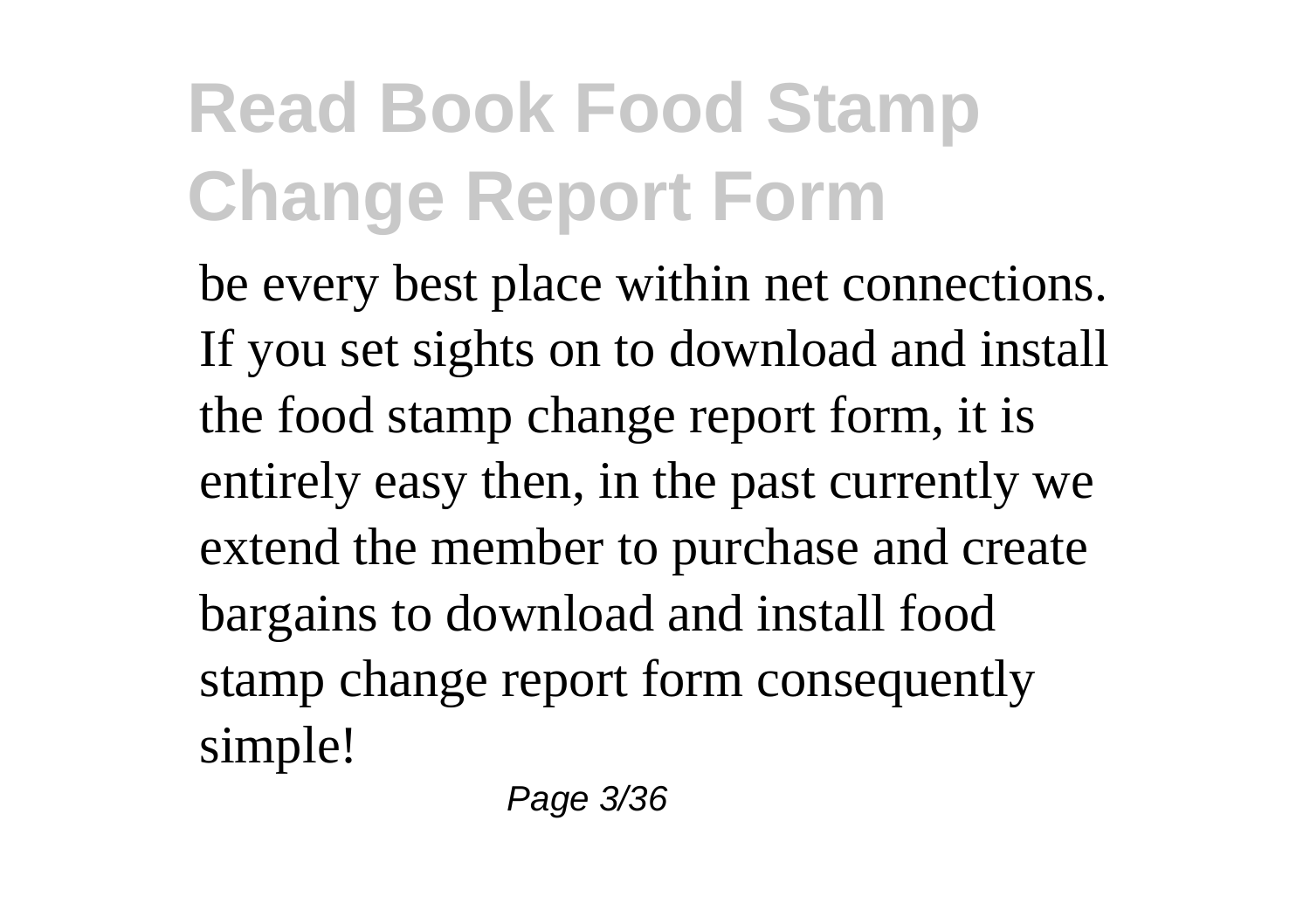**PANDEMIC EBT: MORE STATES \"APPROVED\" FOR EMERGENCY ALLOTMENT + PAYOUT DATES, PANDEMIC EBT \u0026 MORE!** Food Stamp Changes 2020: What You Need to Know PANDEMIC EBT: NOVEMBER "FOOD STAMPS\" APPROVED + Page 4/36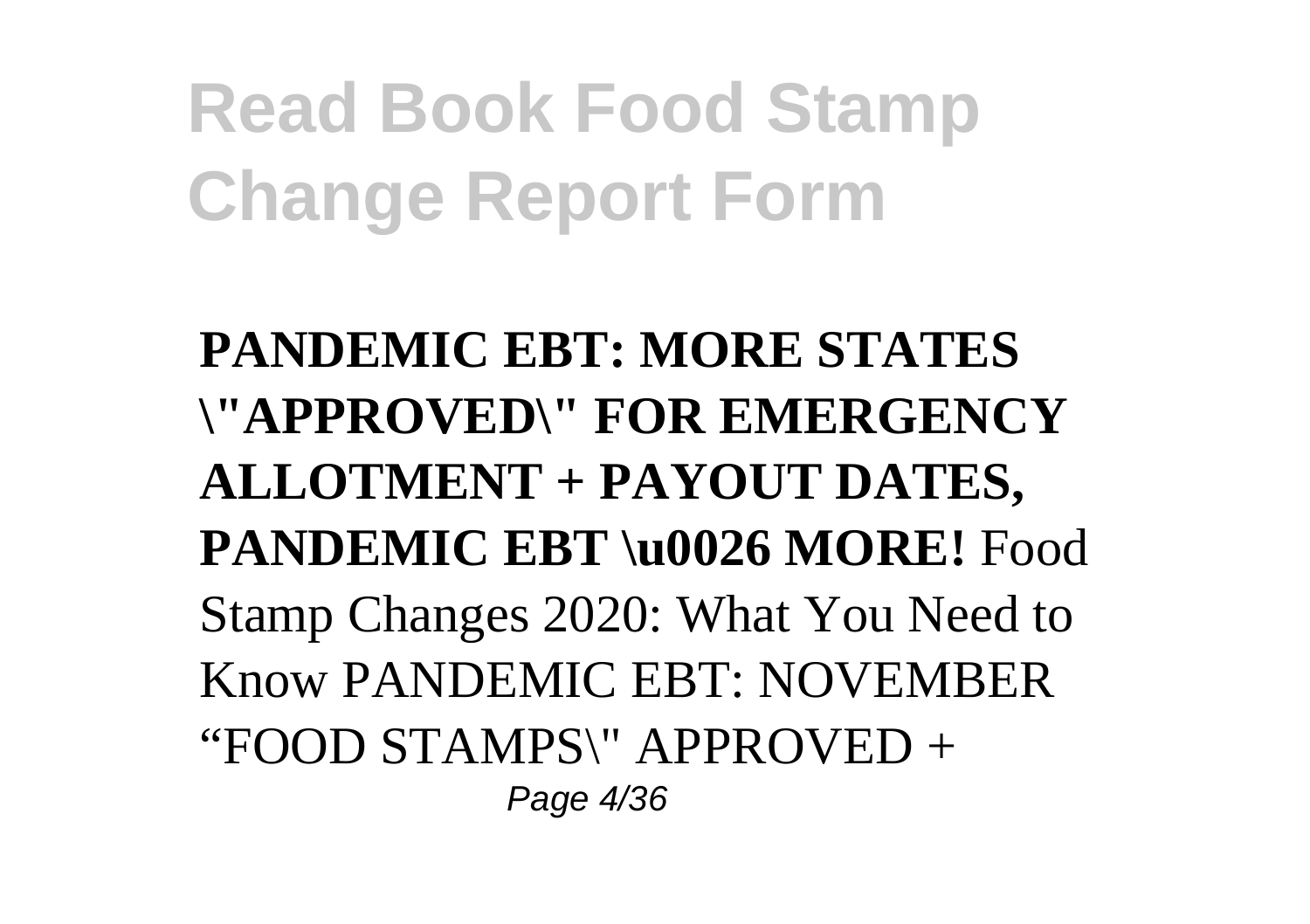**Read Book Food Stamp Change Report Form** DISASTER EBT, \u0026 THANKSGIVING ASSISTANCE \u0026 MORE! An Interview with a Sociopath (Antisocial Personality Disorder and Bipolar) *Use Google Forms to Create a Tracking Log* Yuval Noah Harari on The Story of Sapiens, The Power of Awareness, and More | *America's Great* Page 5/36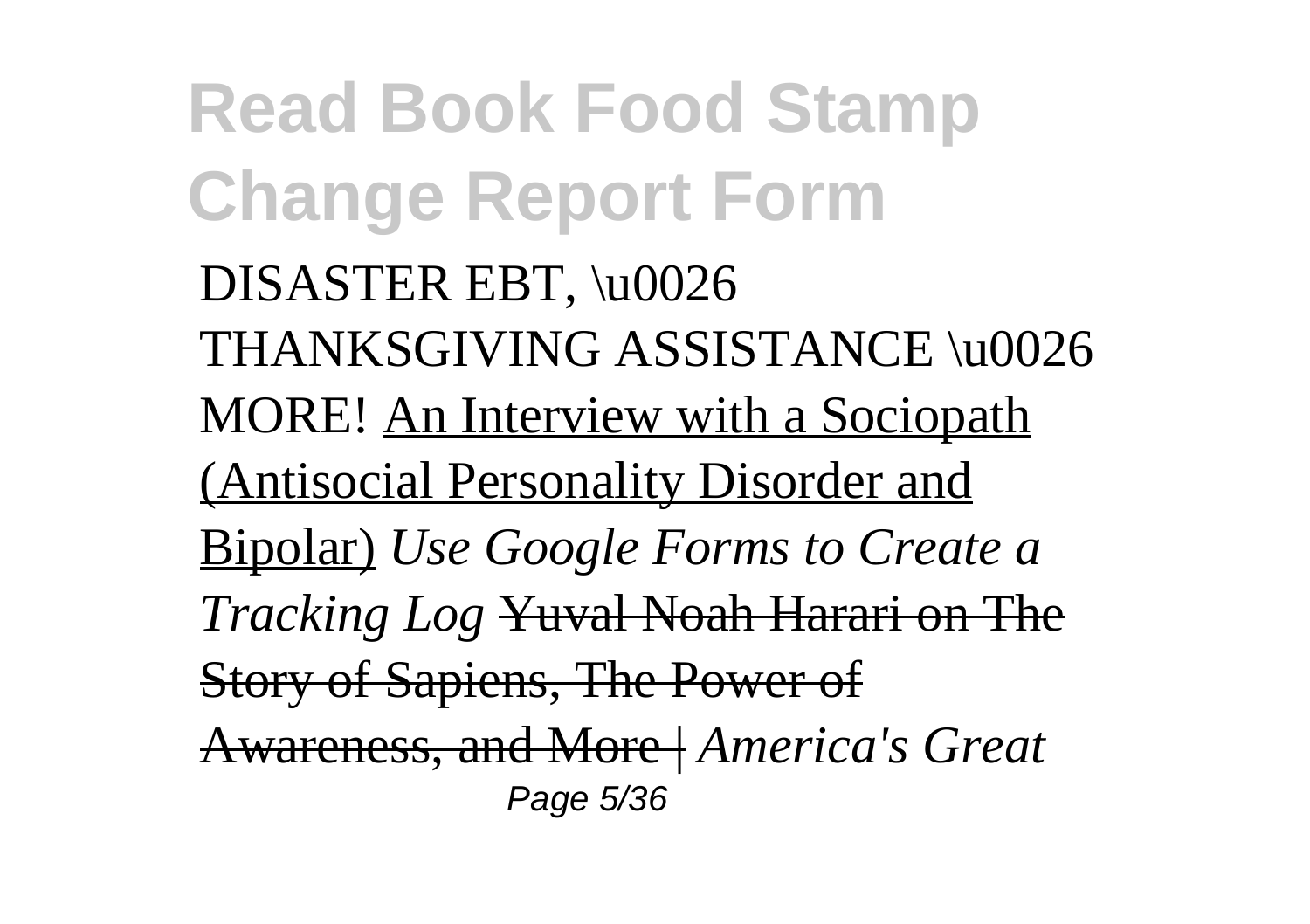*Divide, Part 1 (full film) | FRONTLINE Excel VBA Introduction Part 47.2 - Scraping Website Tables and Clicking Links*

Physical and Chemical Changes**TANF, Cash Assistance, and How Work Requirements Effect Poverty Relief** *Why proposed changes to food stamps program* Page 6/36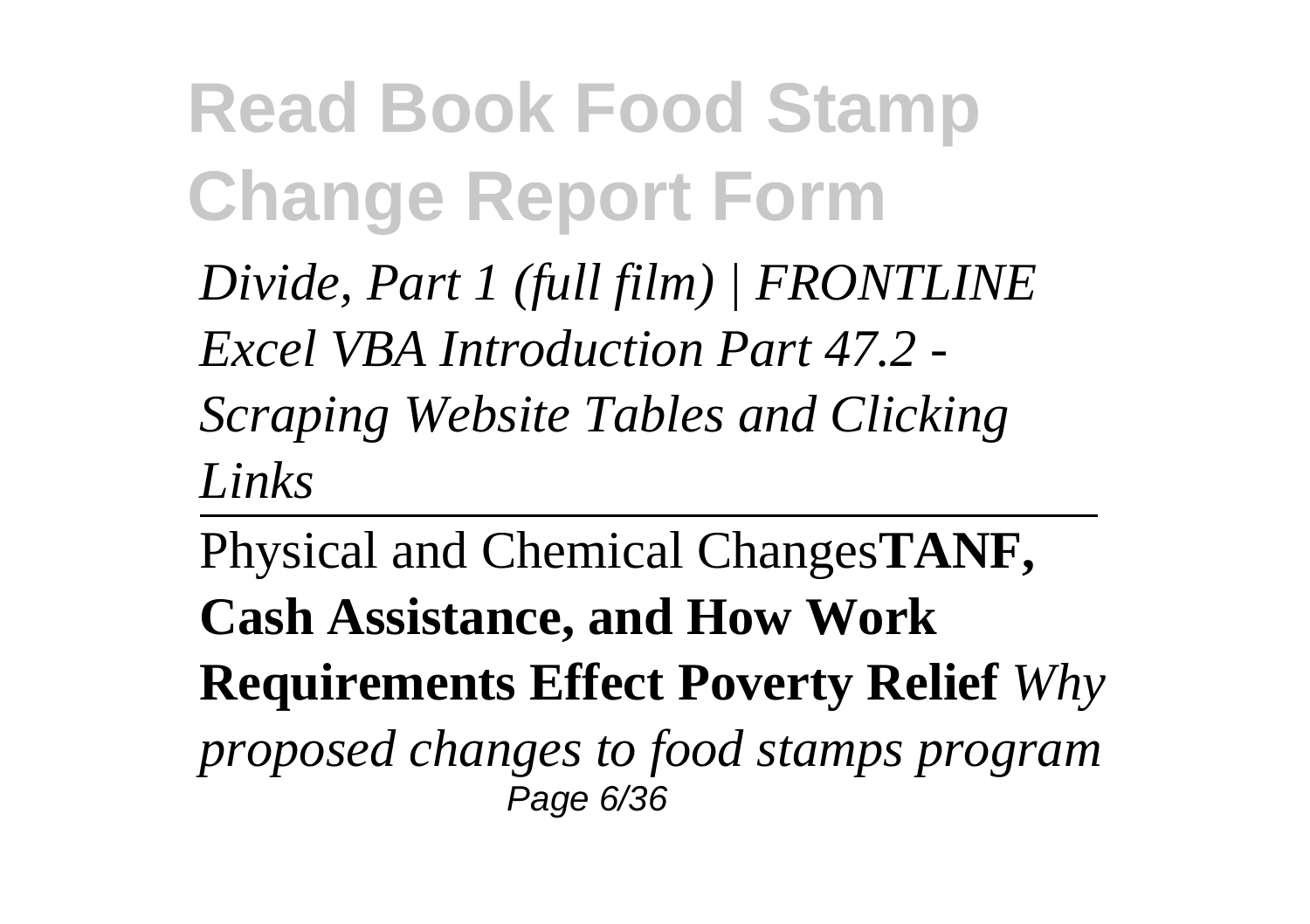*could make \"the poor more poor\"* Selling food stamp benefits *Your Texas Benefits Clerk Video*

The single biggest reason why start-ups succeed | Bill Gross*How to Create Your First Report in Jaspersoft Studio* The Hindu Analysis | 31st October | Live on Unacademy CATalyst | By Abhilasha Page 7/36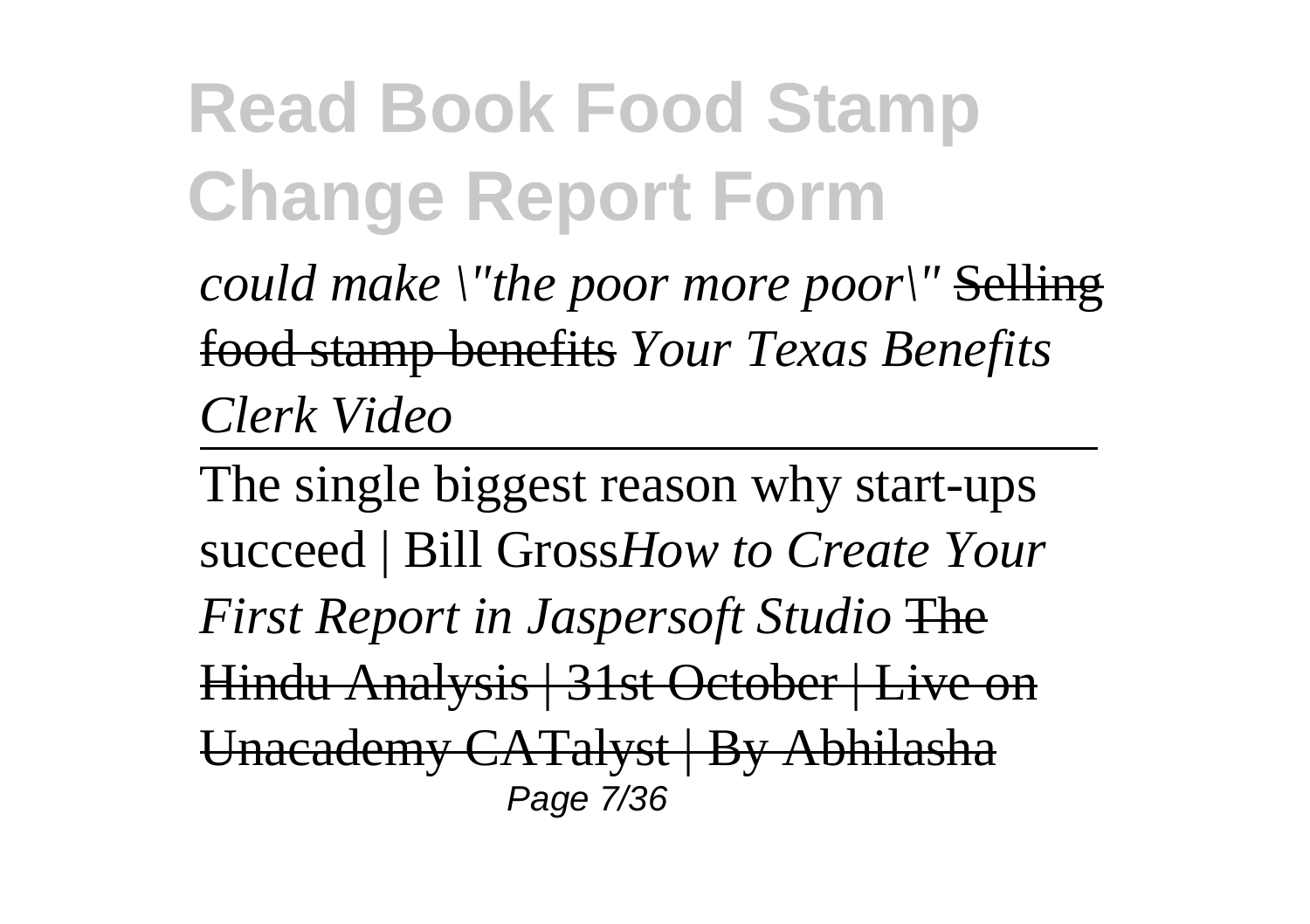Swarup | CAT 2020 House Impeachment Inquiry Hearing – Feldman, Karlan, Gerhardt \u0026 Turley Testimony *Food Stamp Changes in Georgia During Covid-19 Crisis EXPERT SERIES:\"Can Diet \u0026 Lifestyle Changes Prevent \u0026 Reverse Alzheimer's?\"Dr. Ornish \u0026 Dr. Barnard* **FA-2: Top Line** Page 8/36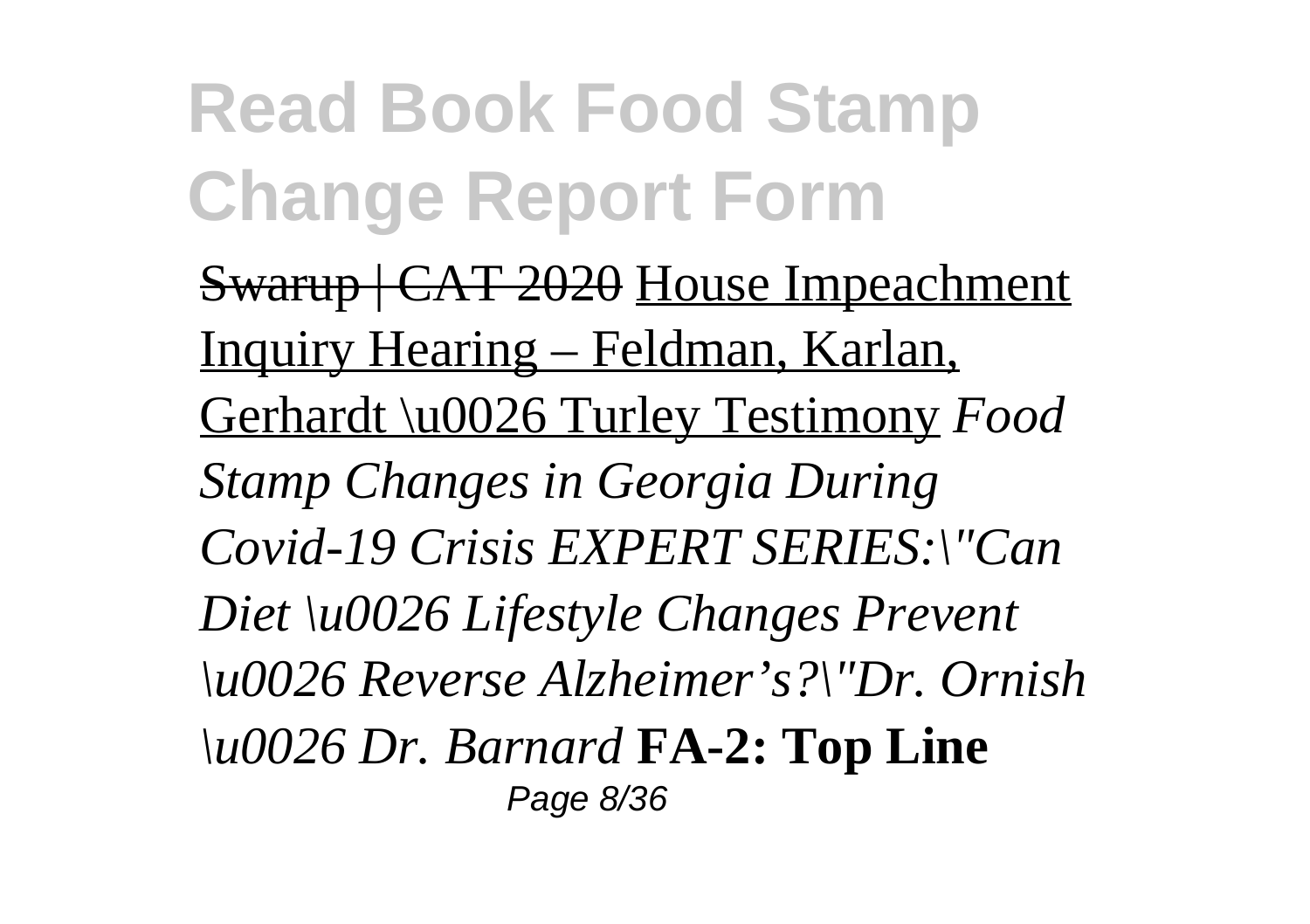**Analysis** Food Stamp Change Report Form

FSP-922 (Rev. 5/10) (Page 1) CHANGE REPORT FORM FOR FOOD STAMP NON-SIMPLIFIED REPORTING CASES. This form is to be used to notify your food stamp office of any changes in your household's circumstances. You can Page 9/36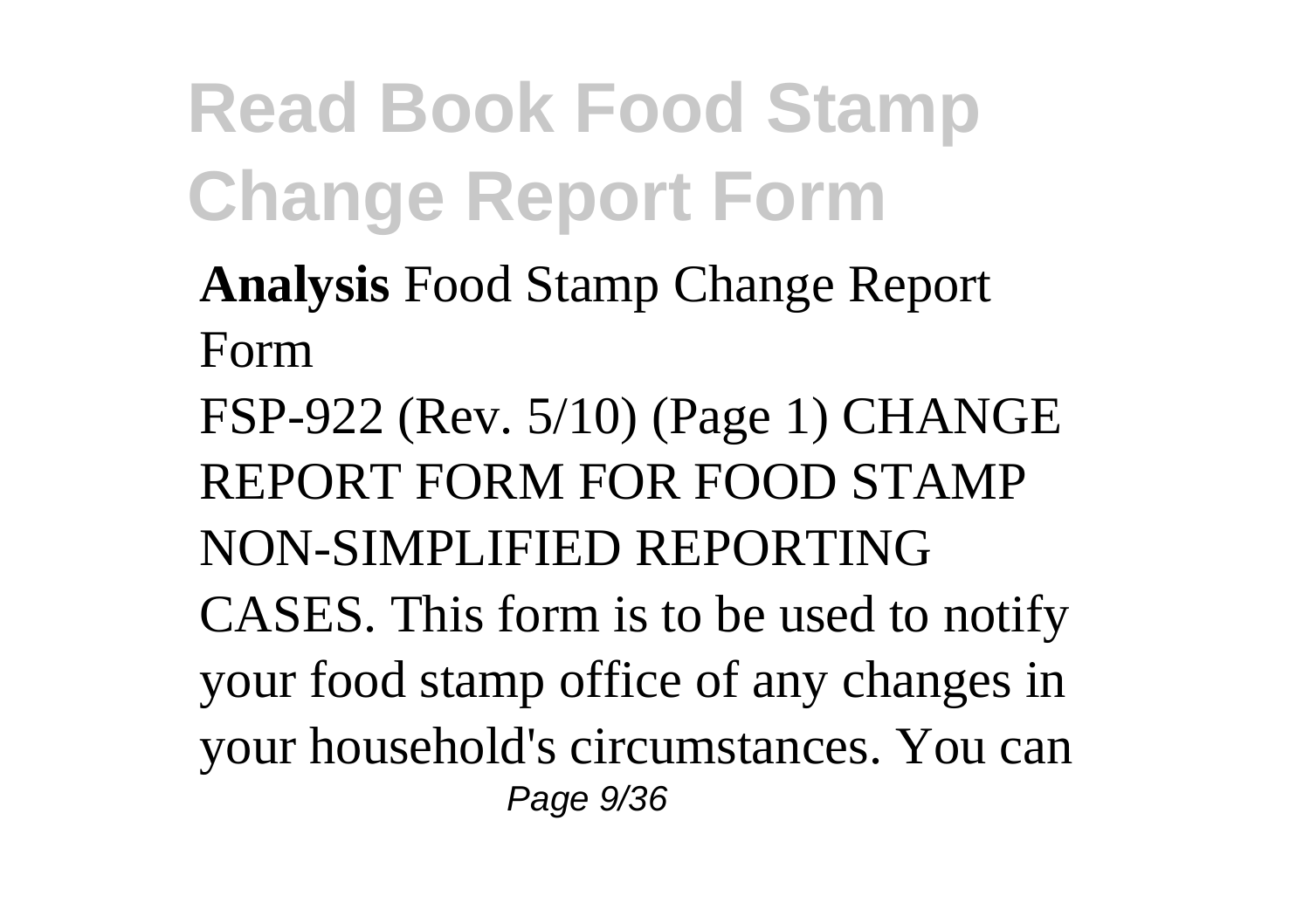also call \_\_\_\_\_\_\_\_\_\_\_\_\_\_\_\_\_\_\_\_\_\_\_\_\_\_\_

\_\_\_\_\_\_\_\_\_\_\_\_ to report changes. YOU MUST REPORT THE FOLLOWING CHANGES WITHIN 10 DAYS OF FINDING OUT ABOUT THEM.

CHANGE REPORT FORM FOR FOOD STAMP NON-SIMPLIFIED Page 10/36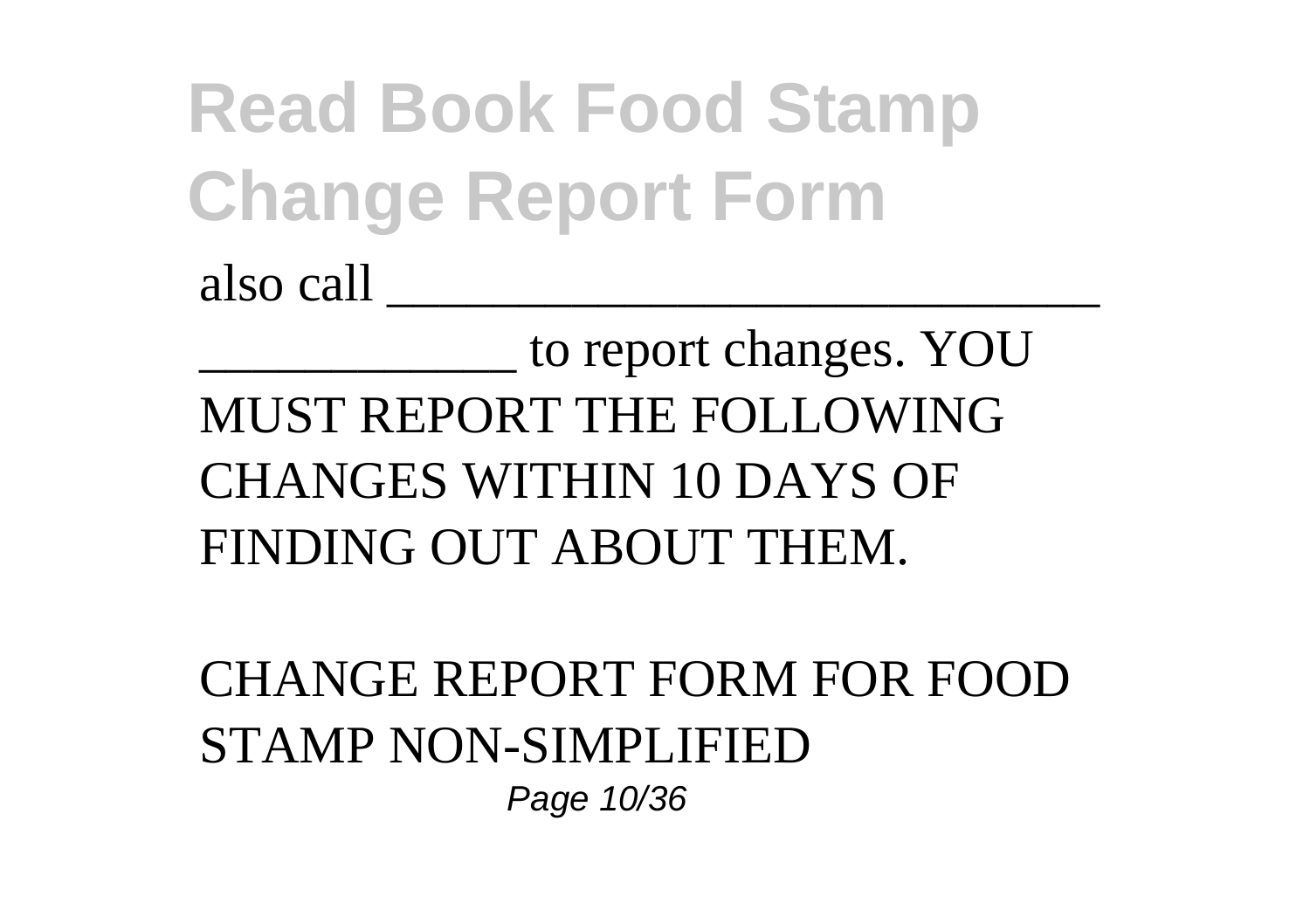**Read Book Food Stamp Change Report Form** REPORTING ... FOOD STAMP CHANGE REPORT FORM. LDSS-3151(Rev. 9/01) PAGE 1. NEW YORK STATE OFFICE OF TEMPORARY AND DISABILITY ASSISTANCE CASE NUMBER. FOOD STAMP CHANGE REPORT FORM. (Please Print Clearly) YOUR Page 11/36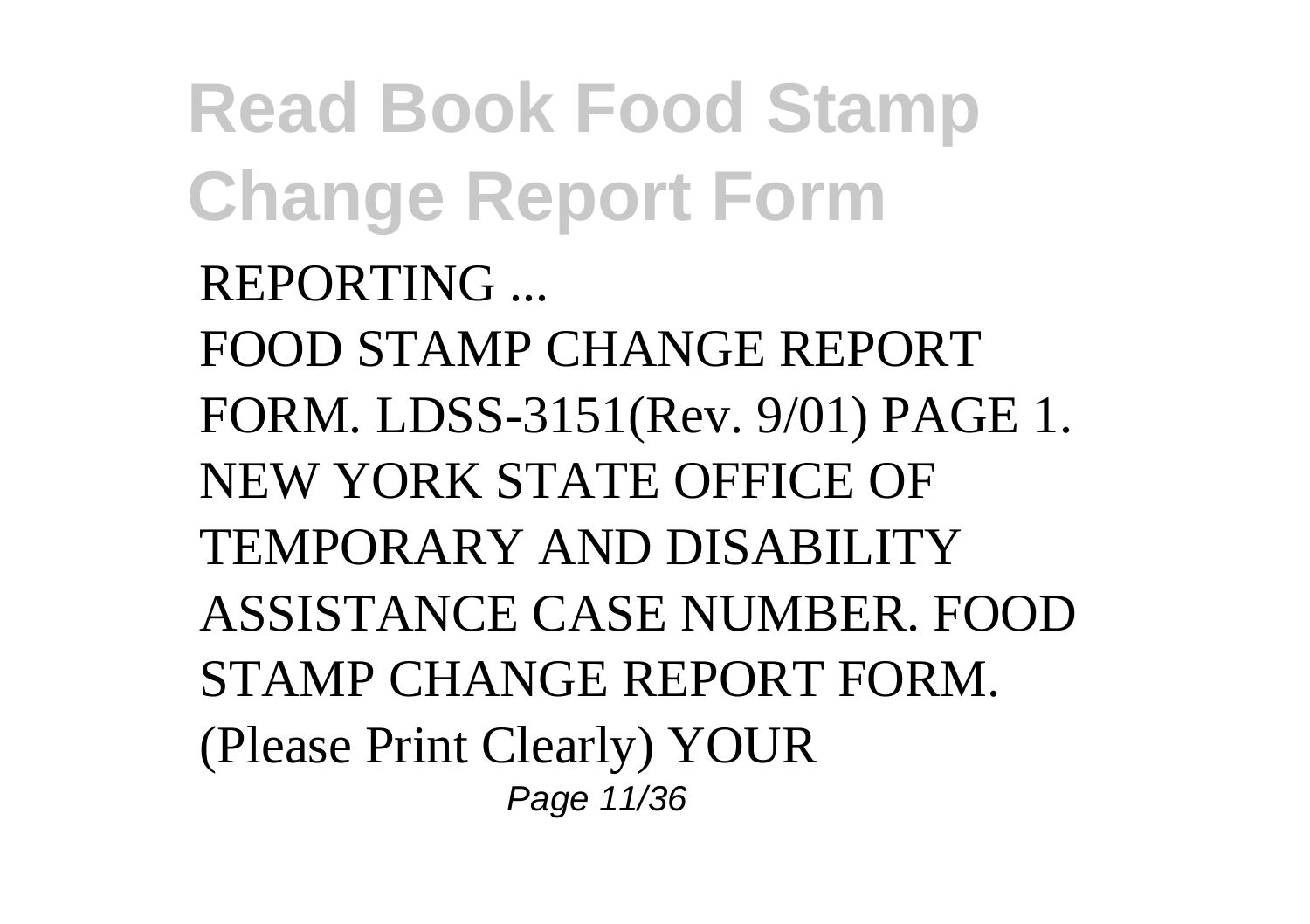**Read Book Food Stamp Change Report Form** RESPONSIBILITY TO REPORT CHANGES. YOU MUST REPORT ANY CHANGES IN YOUR CIRCUMSTANCESDATE: ACCORDING TO THE RULES LISTED BELOW:

FOOD STAMP CHANGE REPORT Page 12/36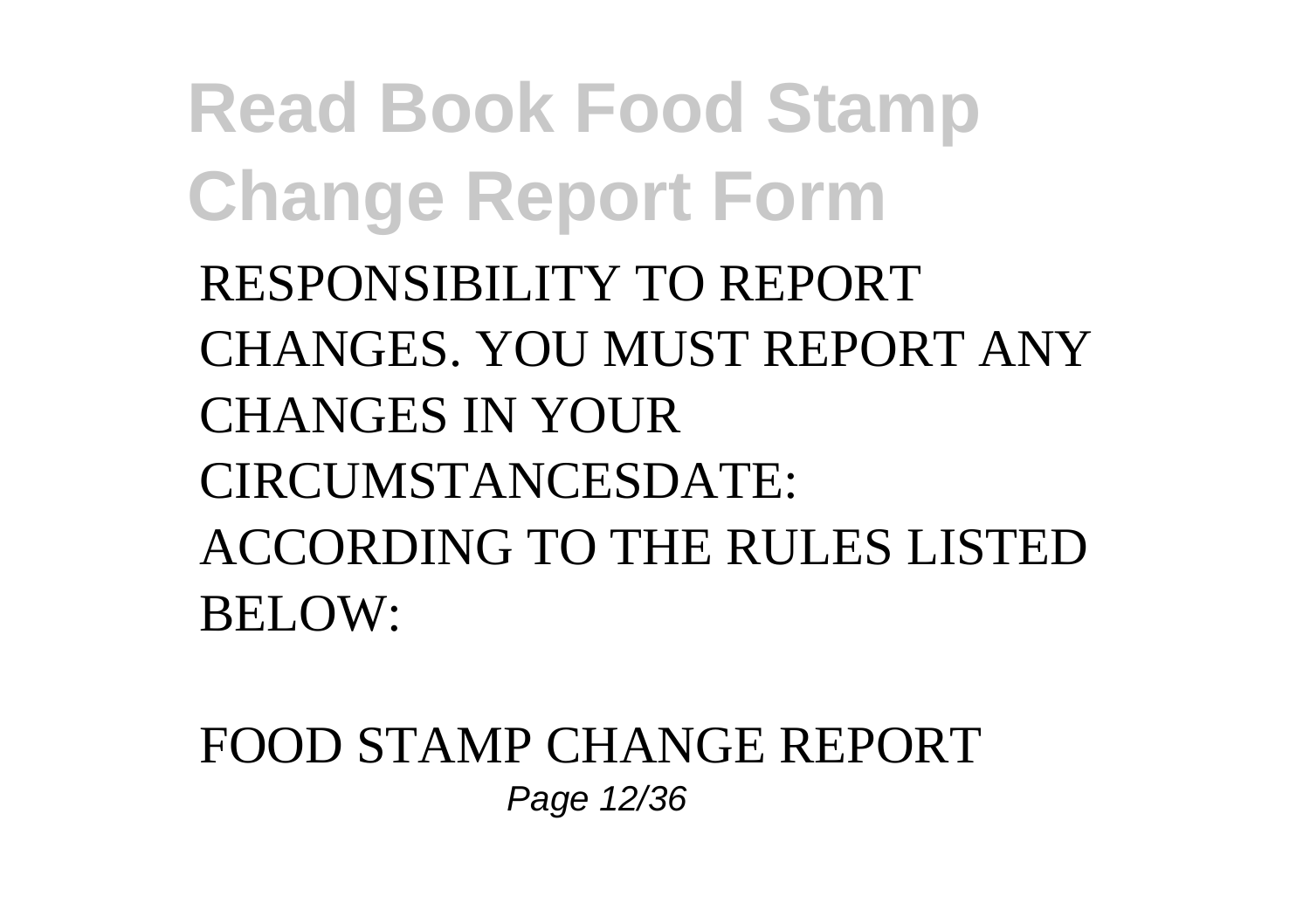#### FORM

The change would have lower ed the amount of Food Stamp benefits How to report Call 1 -855-FSD-INFO (1-855-373-4636) OR Visit any local FSD office. Find one near you at: h ttp://dss.mo.gov/dss\_map OR Submit a change report form online through the Page 13/36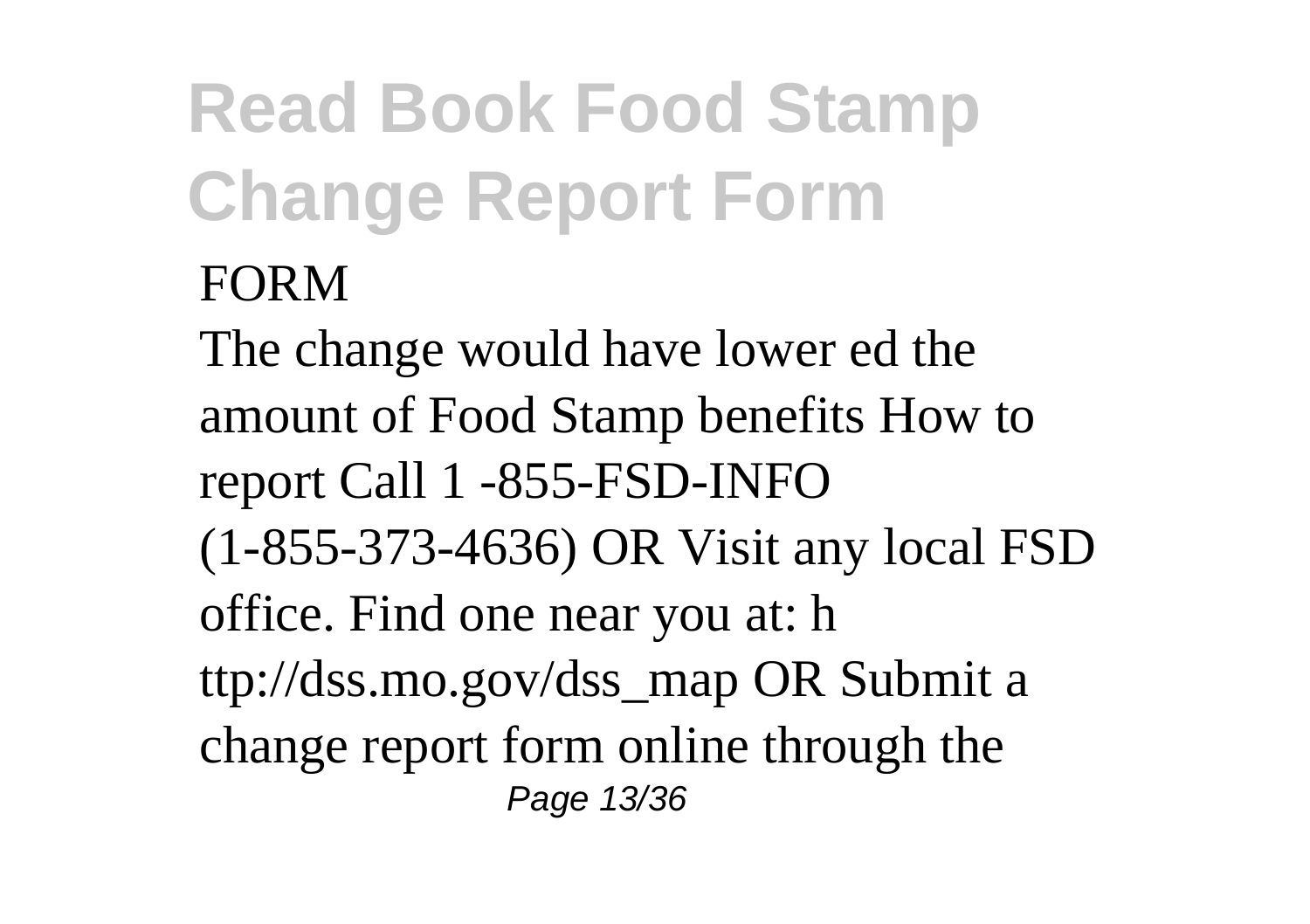Missouri Benefits Center at : www.mydss.mo.gov Mid-Certification Review Form What is a

How Food Stamp Customers Report Changes How to use this form • Use this form to report changes for Supplemental Nutrition Page 14/36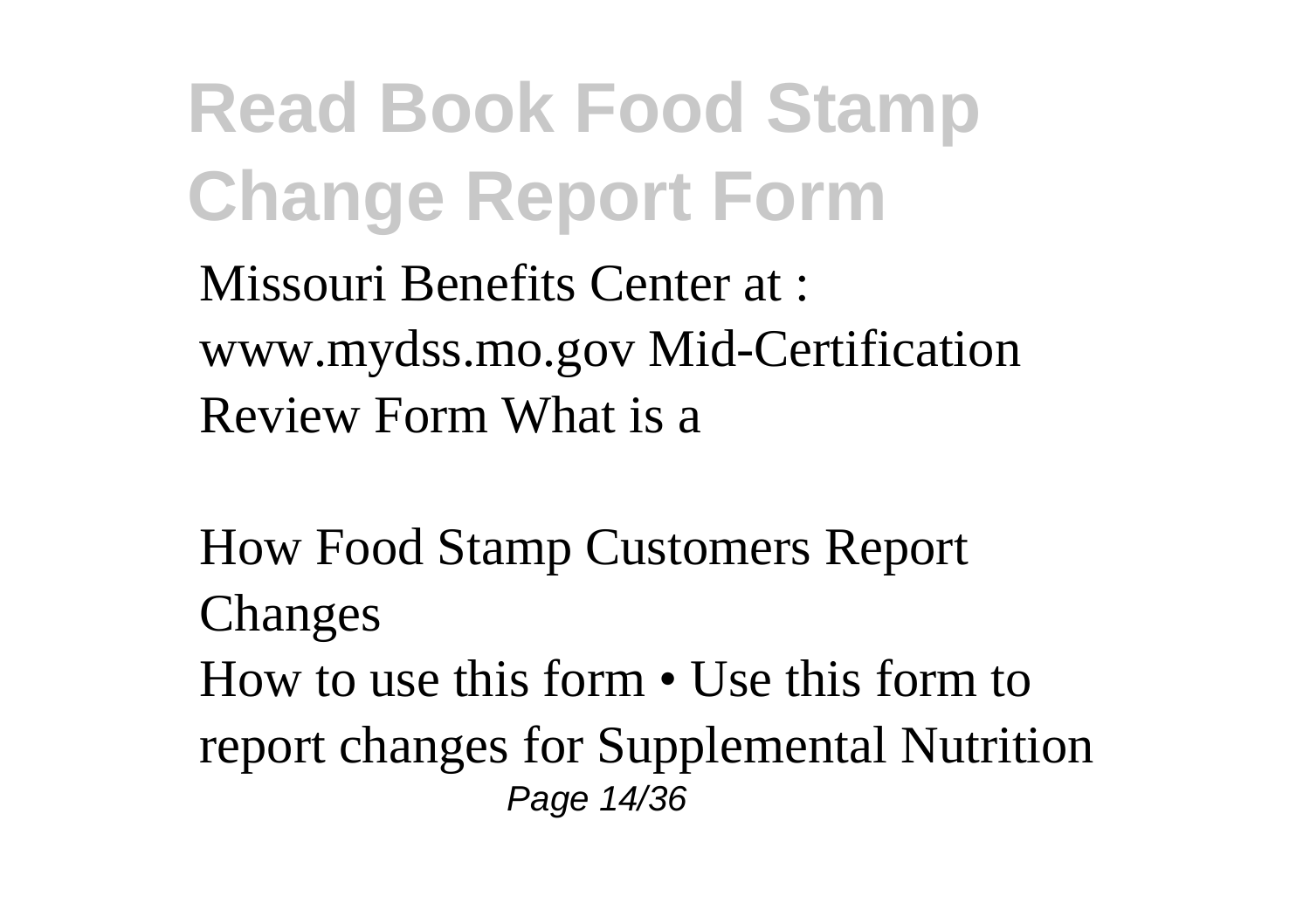Assistance Program (SNAP) food benefits, Temporary Assistance for Needy Families (TANF) cash and medical. • Attach proof of income changes. • Complete only the parts that describe your changes. • Sign and date the form. If a change affects your benefits, the Department of Human Services (DHS) will send you a notice.We Page 15/36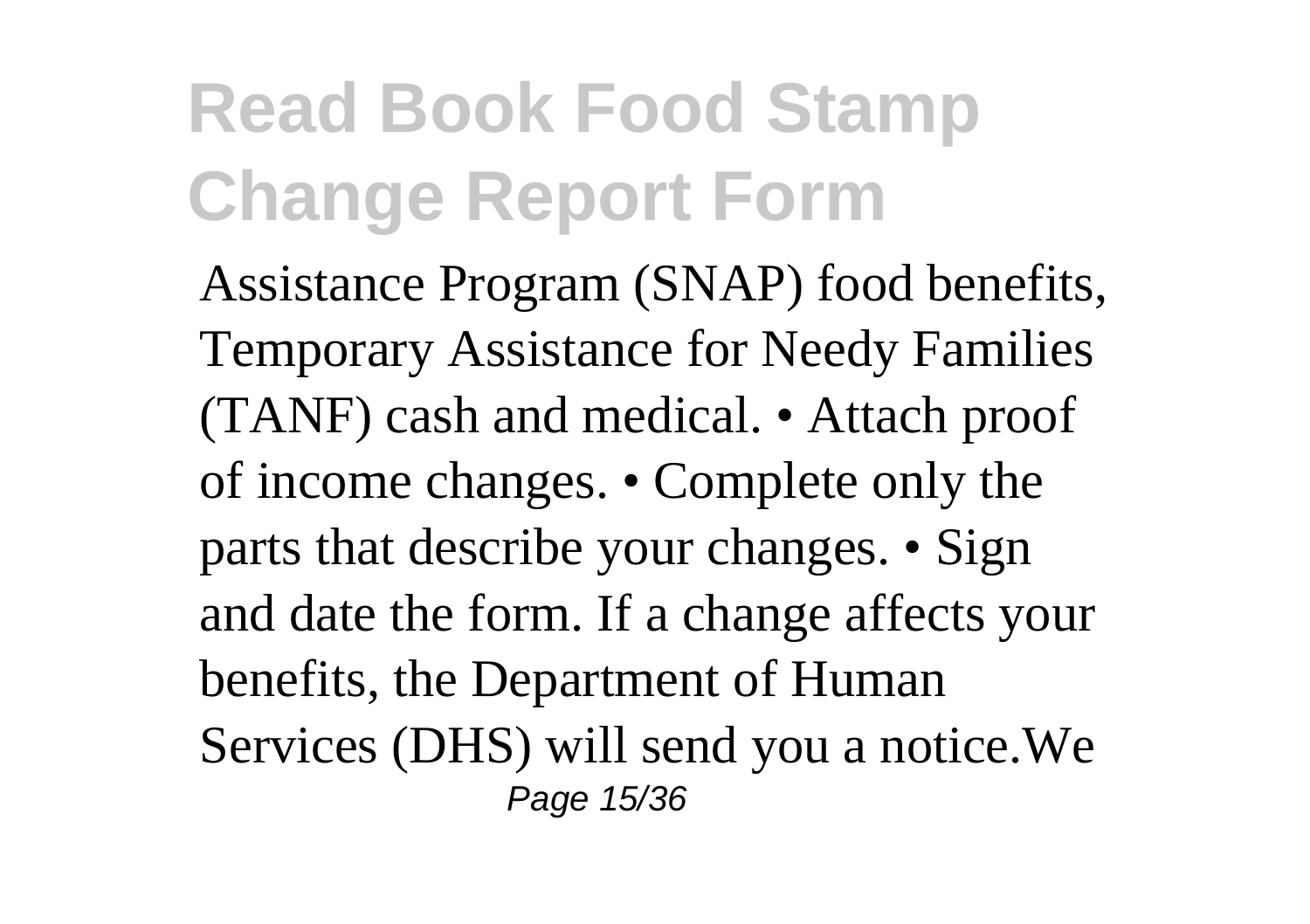Change Report - Oregon DHS Applications home Change Report Form To utilize the full functionality of a fillable PDF file, you must download the form, and fill in the form fields using your default browser. Page 16/36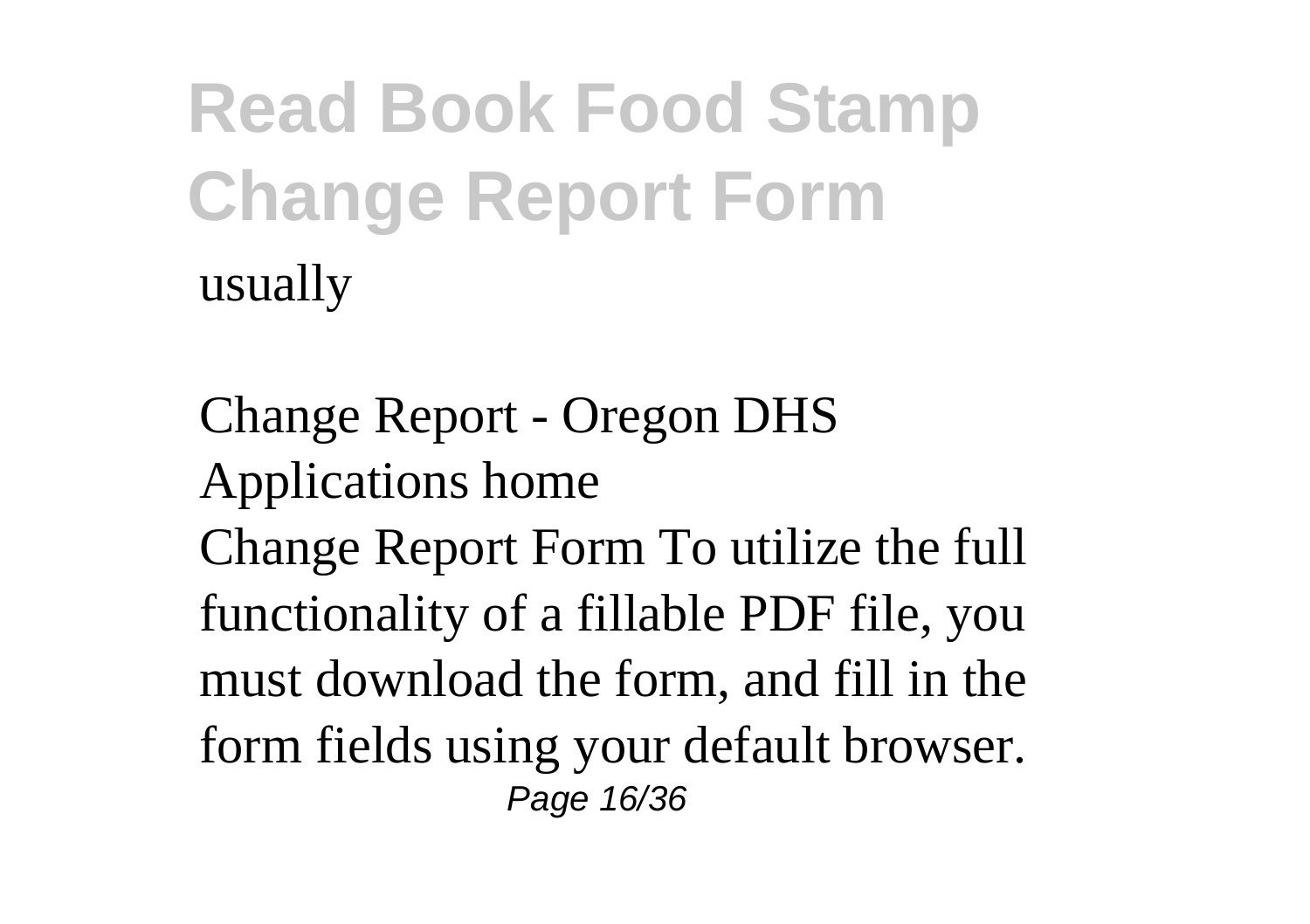Change Report Form | mydss.mo.gov There are 2 ways to report a change: You can report it over the phone which is the most direct way to get the change processed. However, there are very long wait times and it may be difficult to... Page 17/36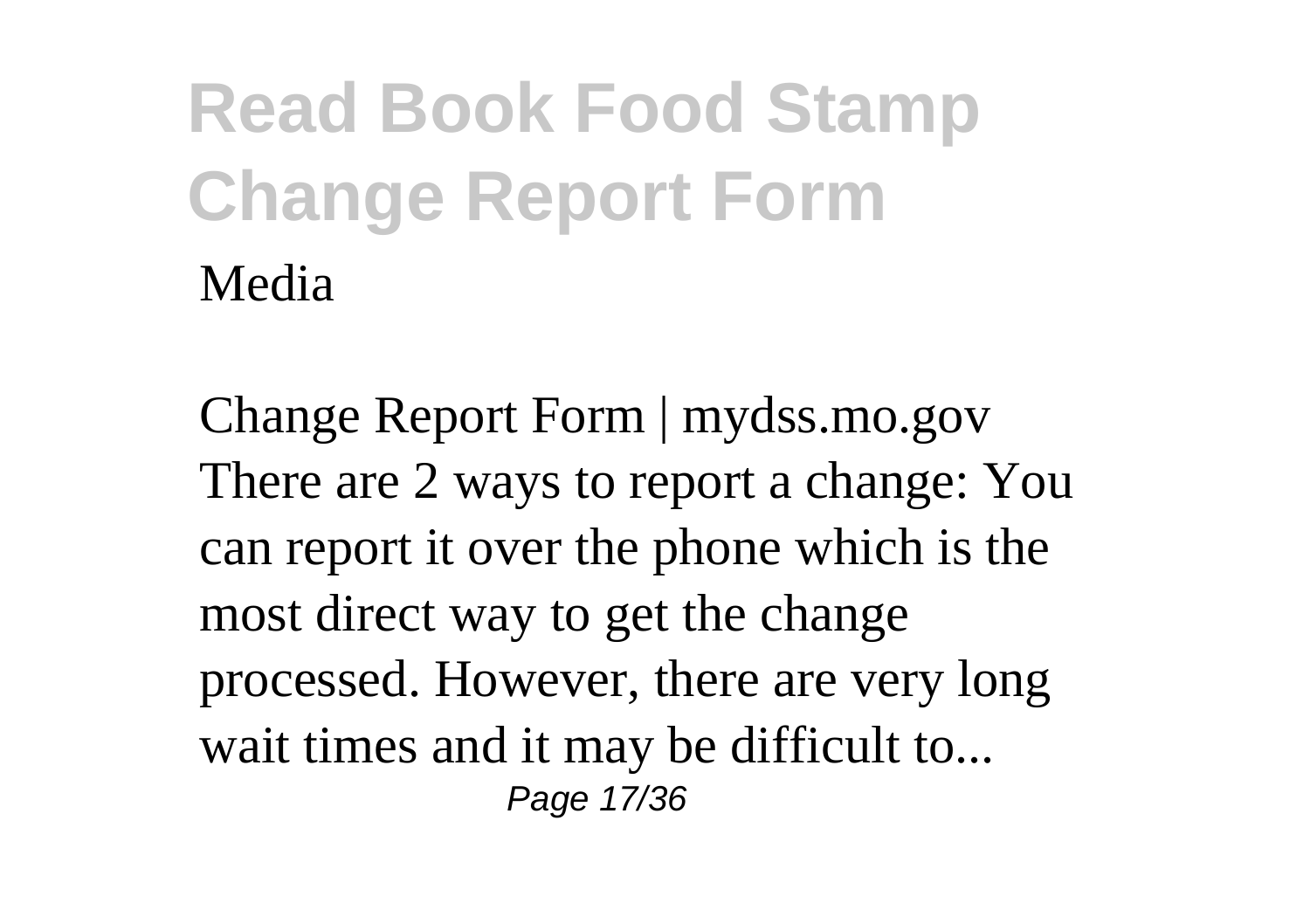Reporting Changes In Your Situation - Florida Food Stamp ...

You can report changes in the following ways: On-line at Health-e-Arizona Plus (HEAplus) for Medical Assistance. Online at MyFamilyBenefits for Nutrition and Cash Assistance. By calling Page 18/36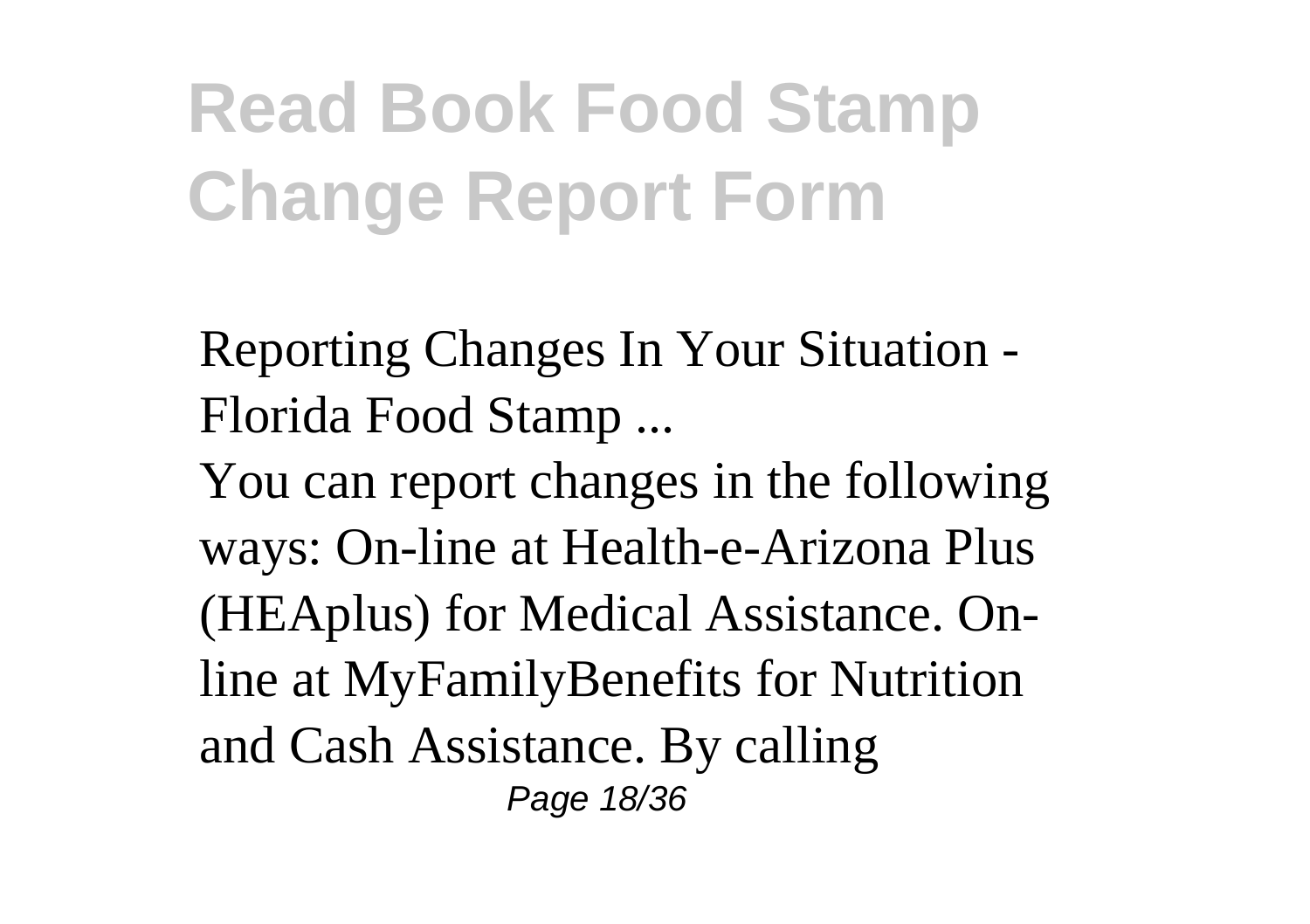**Read Book Food Stamp Change Report Form** 1-855-432-7587 or 1-855-HEAplus. By

completing the Change Report form and mailing, faxing, or submitting it to your local DES office.

Change Report for Nutrition, Cash, and Medical Assistance ...

If you do not wish to create an online Page 19/36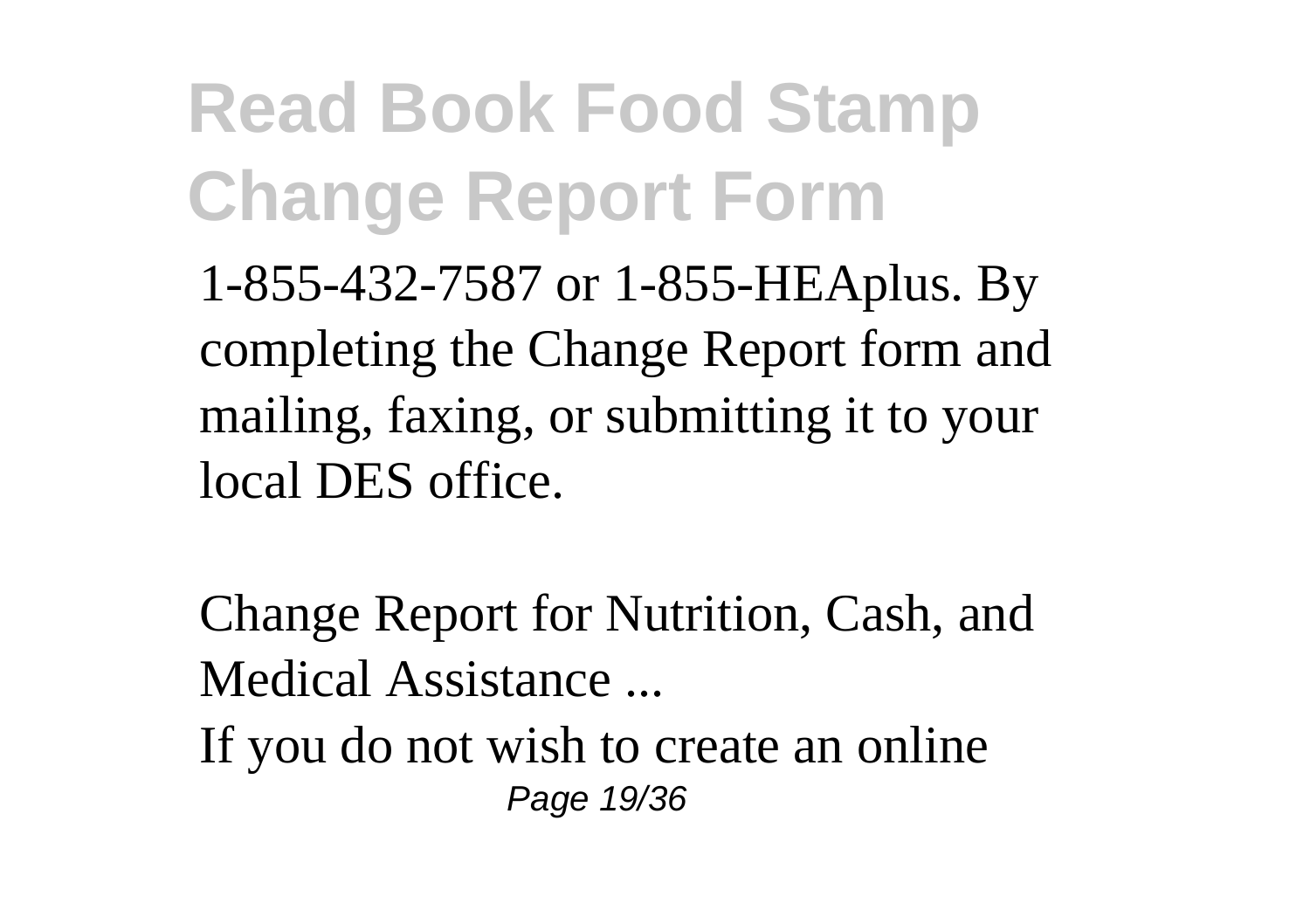account to Report your Change, you can choose one of the options below: Click here to download a Change Report Form. Complete, print, and return to a Resource Center here ; Call the Customer Service Center at 855-373-4636

Welcome to Benefit Change Reporting - Page 20/36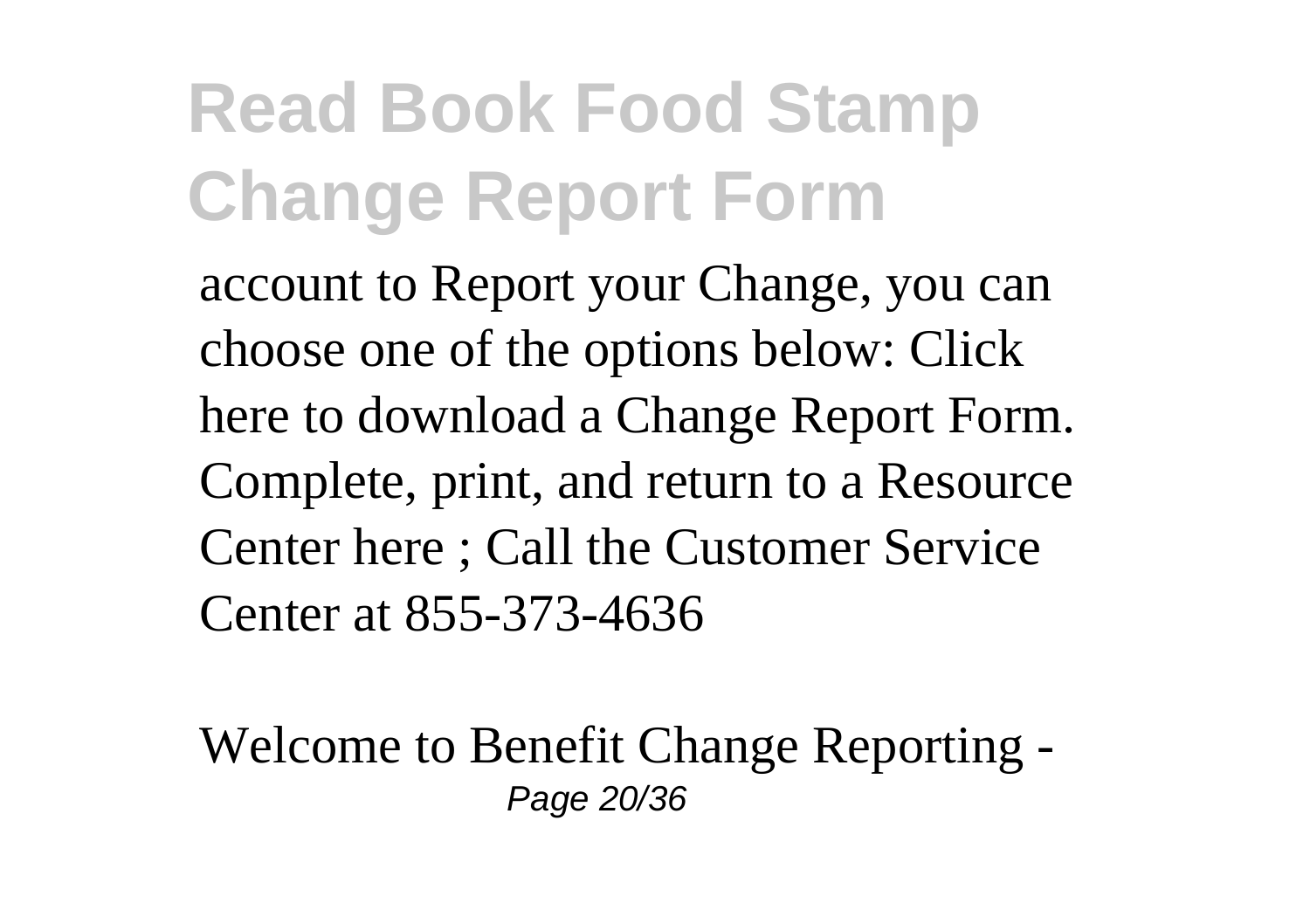#### Missouri

Change Report (412 KB) UPDATED 05/06/19; Bureau of Economic Security Forms UPDATED 04/18/19; Senior Citizens Aging Services FY-2015 Intake, Profile and Referral (IPR)Form Updated 02/04/2015(342KB) Senior Citizens Aging Services FY-2015 Intake, Profile Page 21/36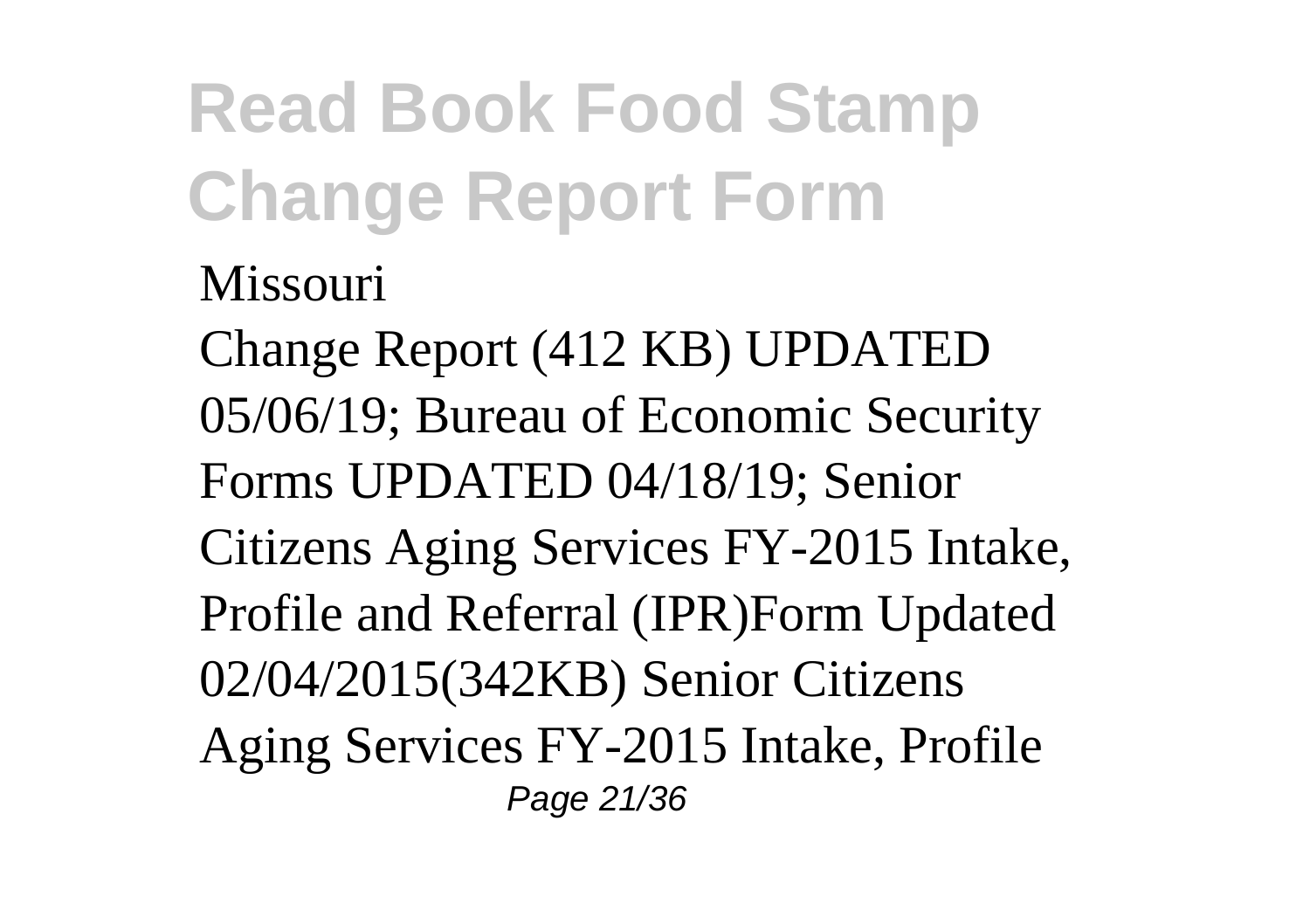and Referral (IPR) Record Change and Service Update Form (70KB)

Forms from the Department of Public Health and Social Services Change Report (Spanish) (HS-2302sp) - Instructions Change Report (Arabic) (HS-2302a) - Instructions Change Report Page 22/36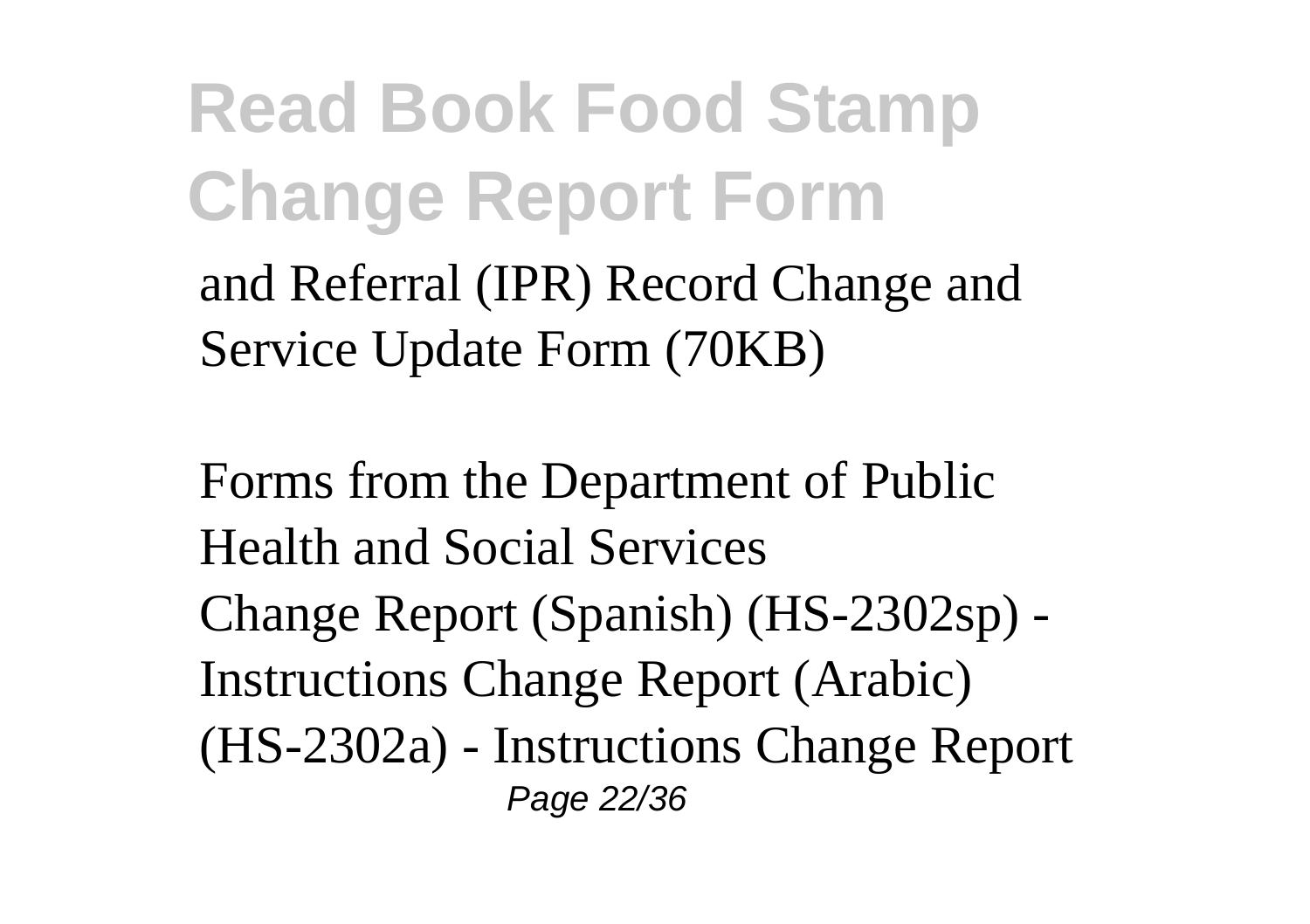(Somali) HS-2302s) - Instructions. Families First Program Waiver of Hearing and Disqualification Consent Agreement (HS-3113) - Instructions ... hs-SSBG Monthly Services Report Form instructions SUMMER FOOD SERVICE PROGRAM.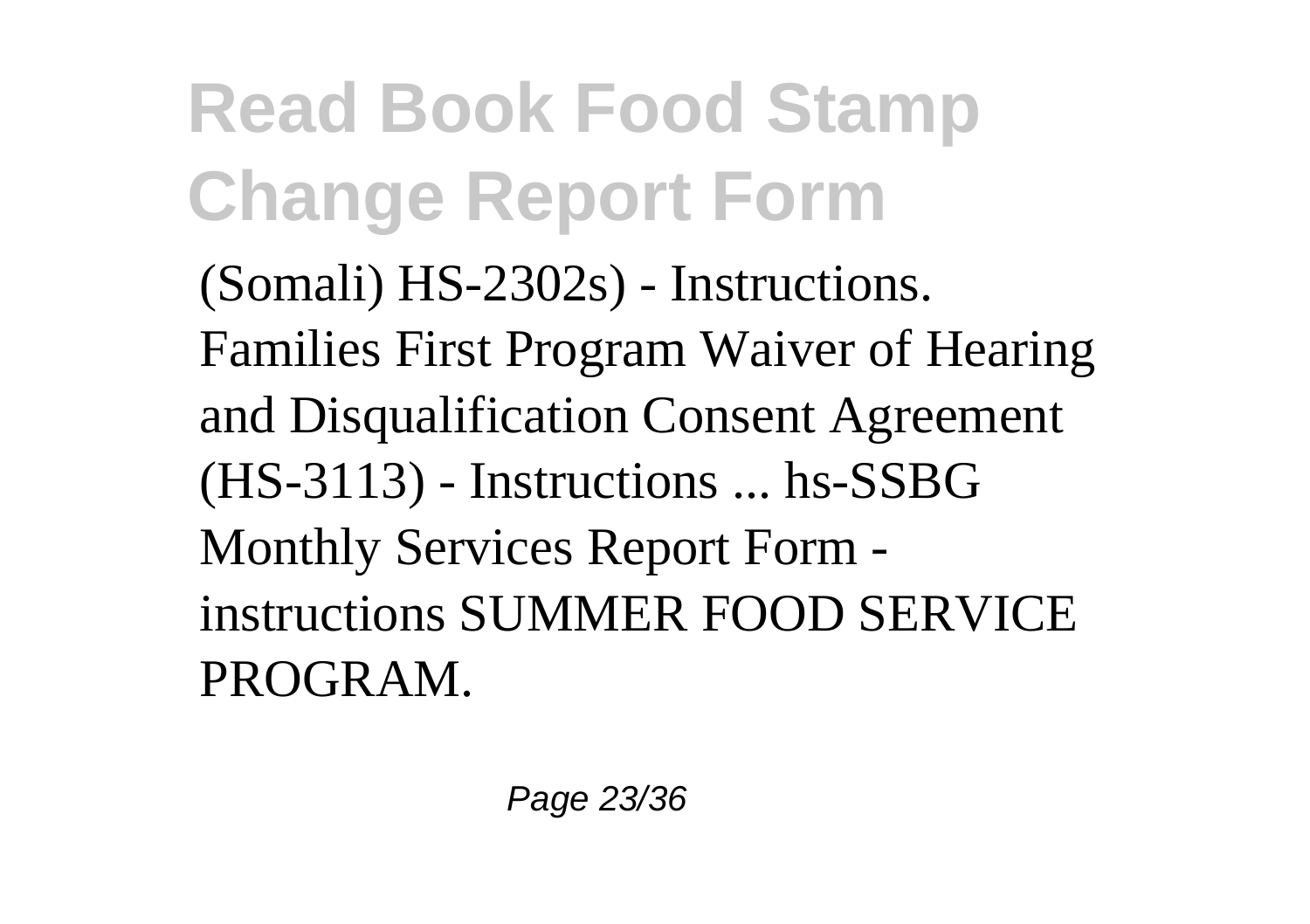Forms and Applications - Tennessee You may use this form to report the following changes in your household's circumstances. SUPPLEMENTAL NUTRITION ASSISTANCE PROGRAM ONLY ? You must report changes in your total household income when it exceeds the limit for your household size. You do Page 24/36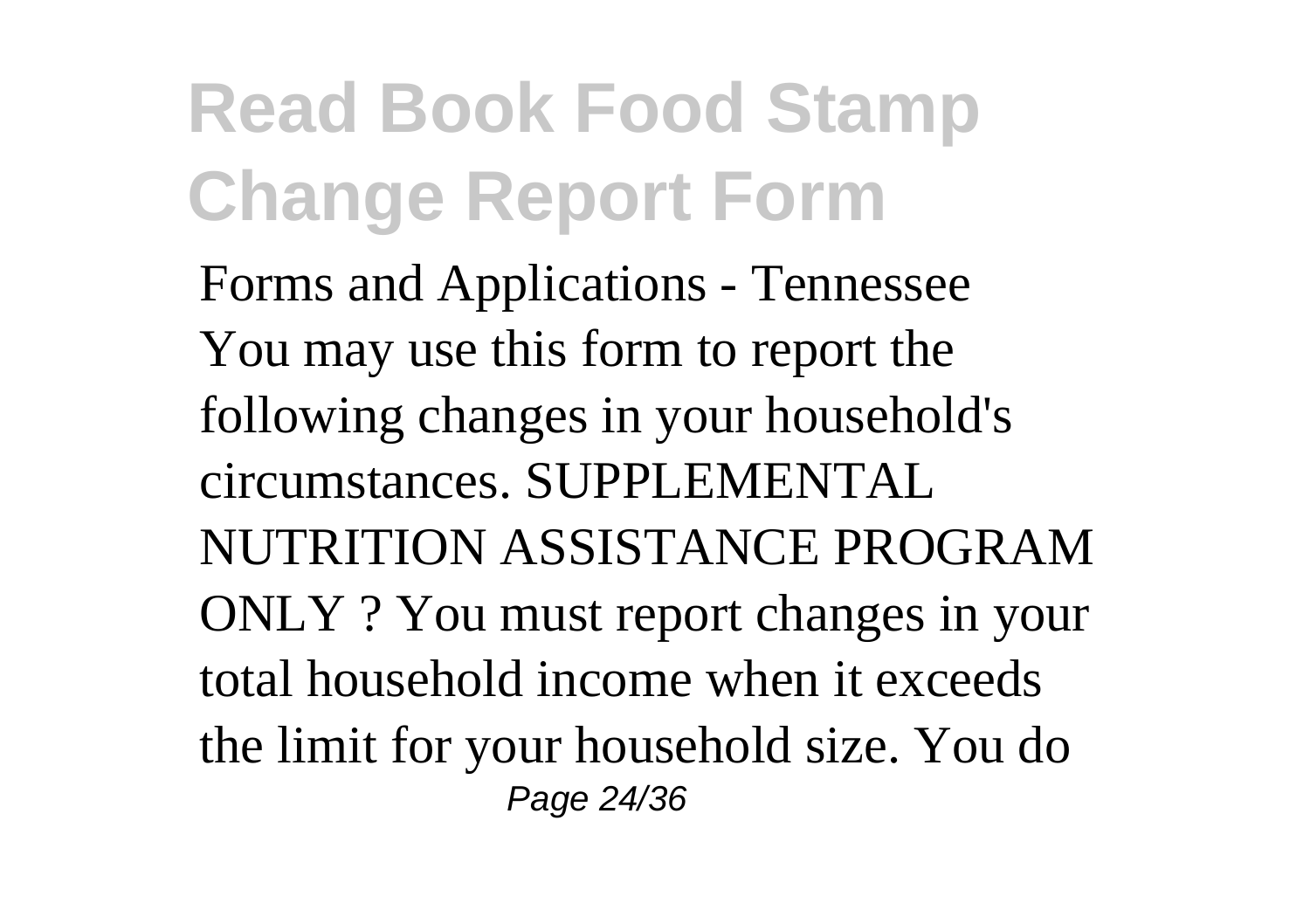not have to report changes in your TEA benefit amount

Change Report Form - AR Human Services CHANGE REPORT FORMOFFICE USE ONLY – DATE STAMP. Name: Case No: Address: Phone numbers where you can Page 25/36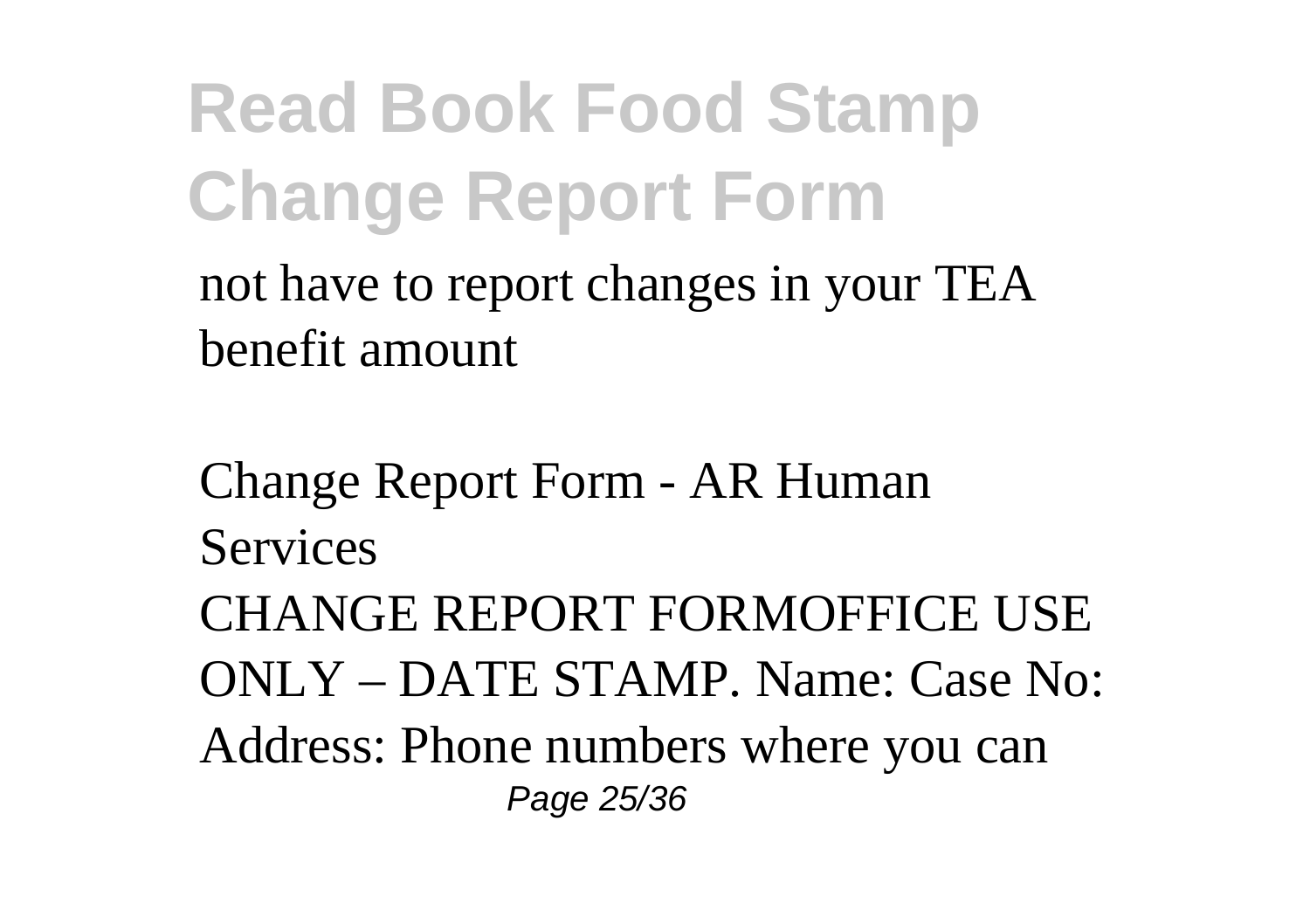be reachedCity/State/Zip: Home: Other: Food assistance households only have to report a change when the total monthly gross income exceeds 130% of the Federal Poverty Level for the household size and when work hours of able bodied adults fall below 20 hours per week when averaged monthly.

Page 26/36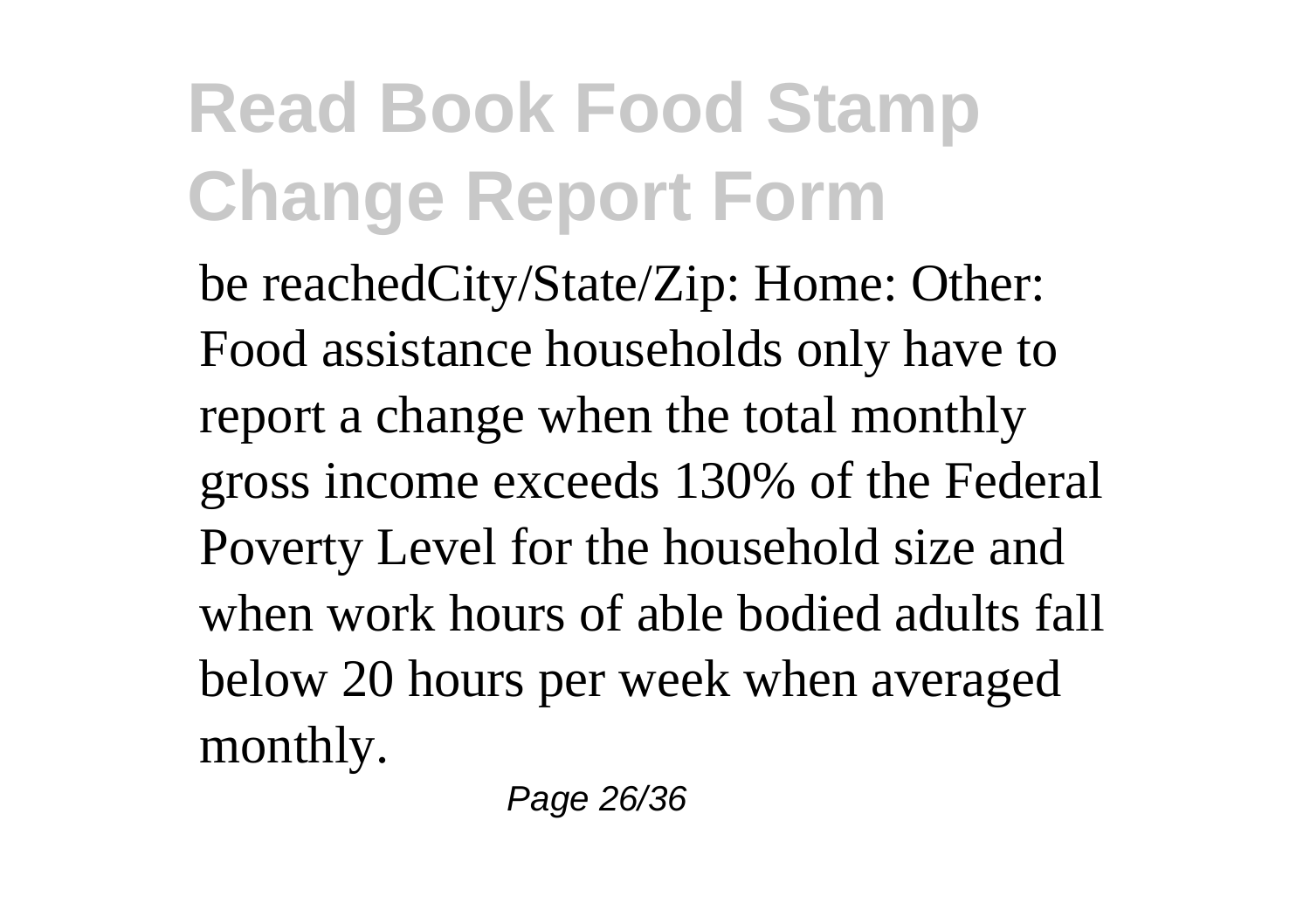CHANGE REPORT FORM change report form (please print clearly) you must report any changes in your circumstances. date: \_\_\_\_\_ according to the rules listed below. complete this form and mail to: to: address: local district name, address and telephone number: your Page 27/36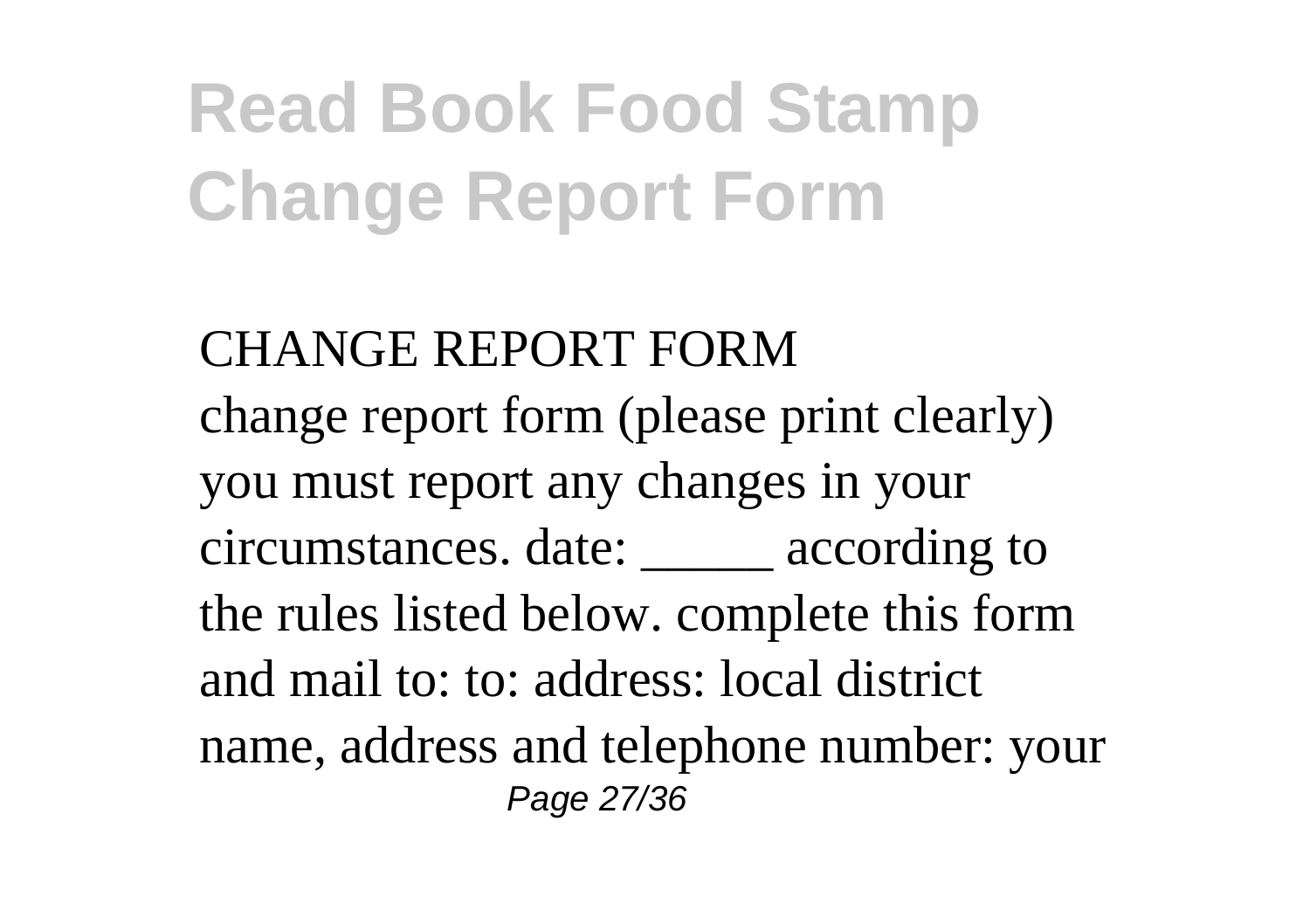responsibility to report changes . please read the questions and rules carefully.

Supplemental Nutrition Assistance Program (SNAP) Change ... Dphss guam. Fill out, securely sign, print or email your Change Report Form Final - Department of Public Health and Social ... Page 28/36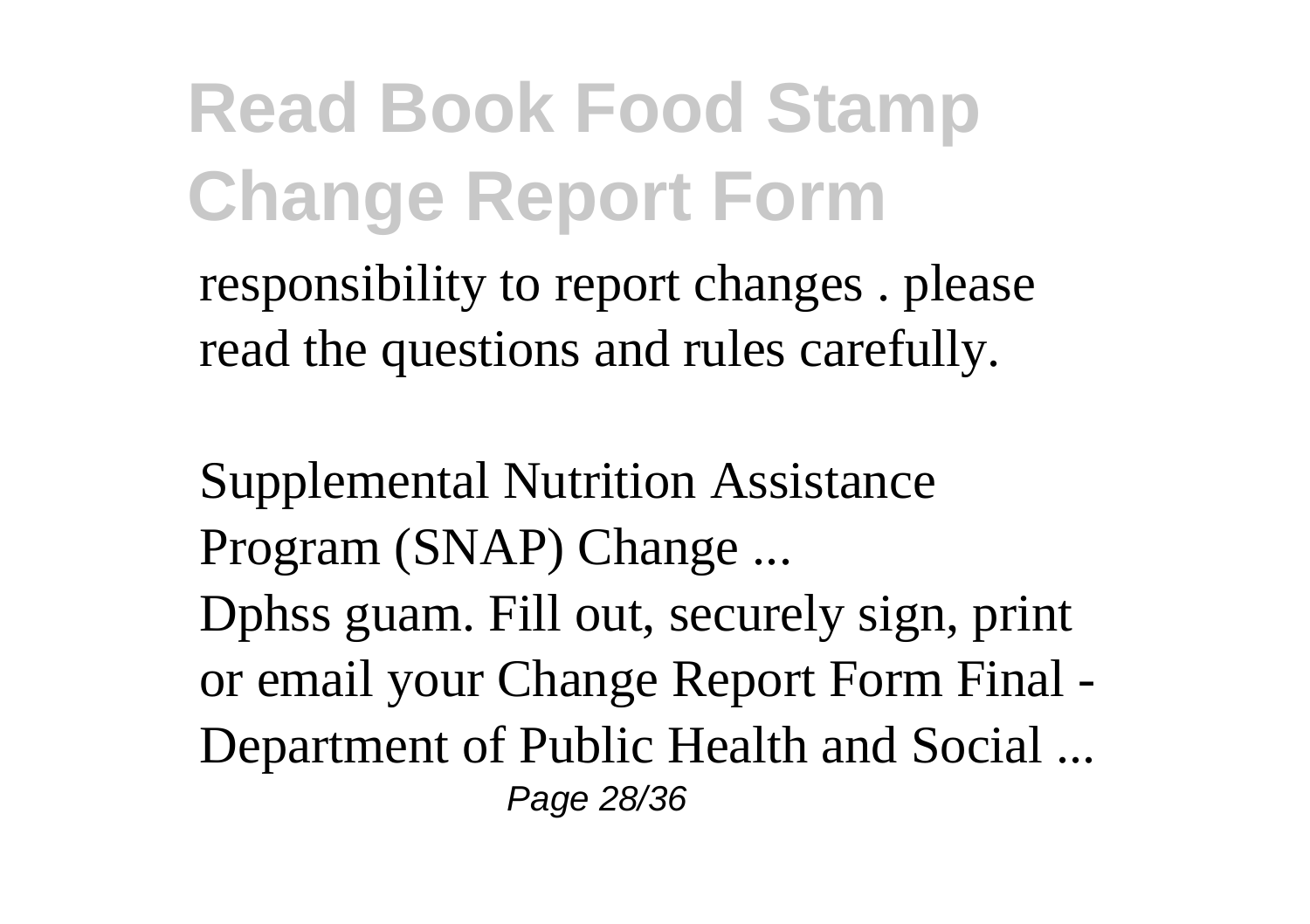- dphss guam instantly with SignNow. The most secure digital platform to get legally binding, electronically signed documents in just a few seconds. Available for PC, iOS and Android. Start a free trial now to save yourself time and money!

Dphss guam - Fill Out and Sign Printable Page 29/36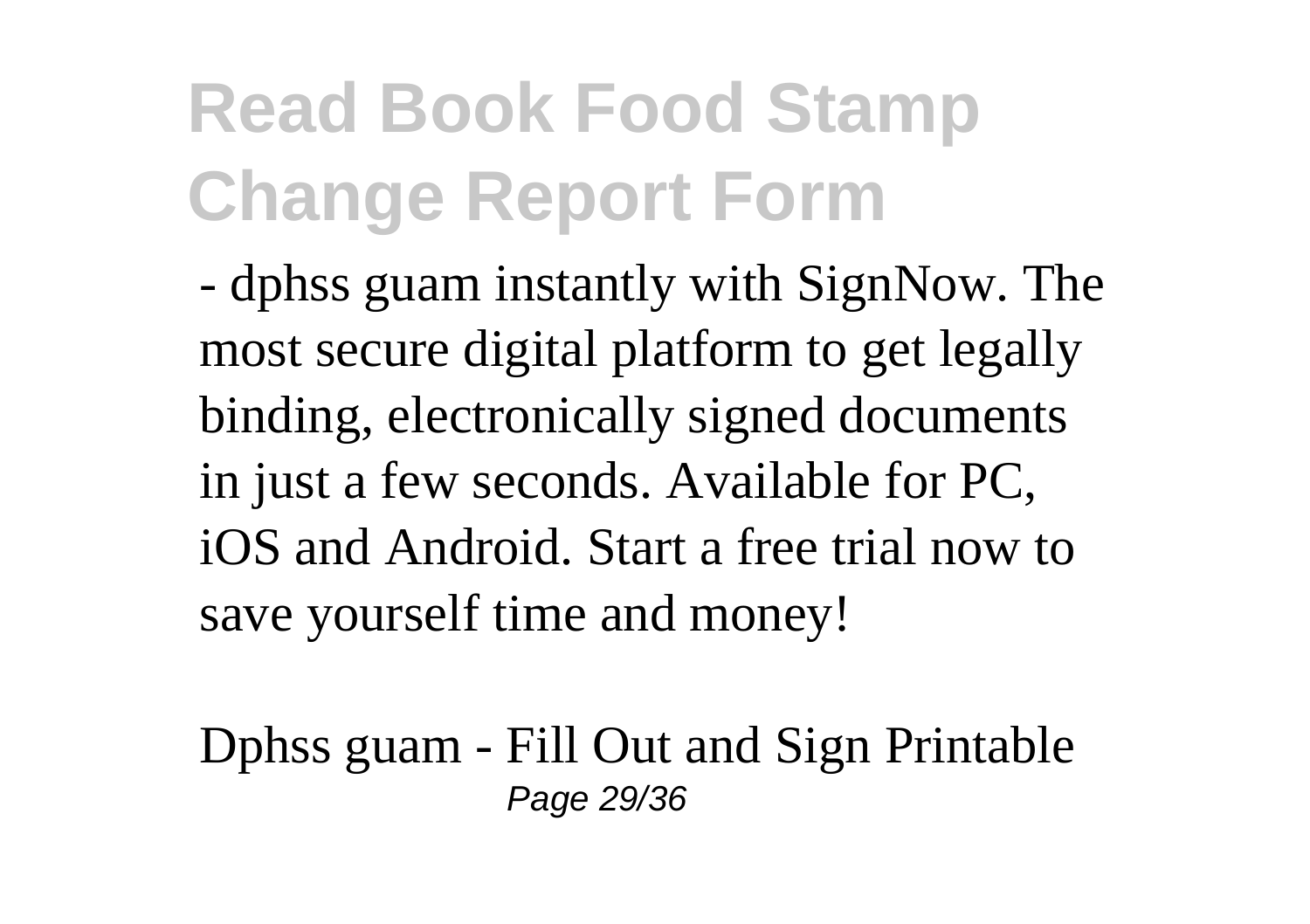PDF Template ...

Change Report Form. GEN 55 (06-3621) rev 03/17. 1 of. Change Report Form. Use this form to report changes in your household or family. The Division of Public Assistance needs to know about these changes so we can determine your continued eligibility for assistance and Page 30/36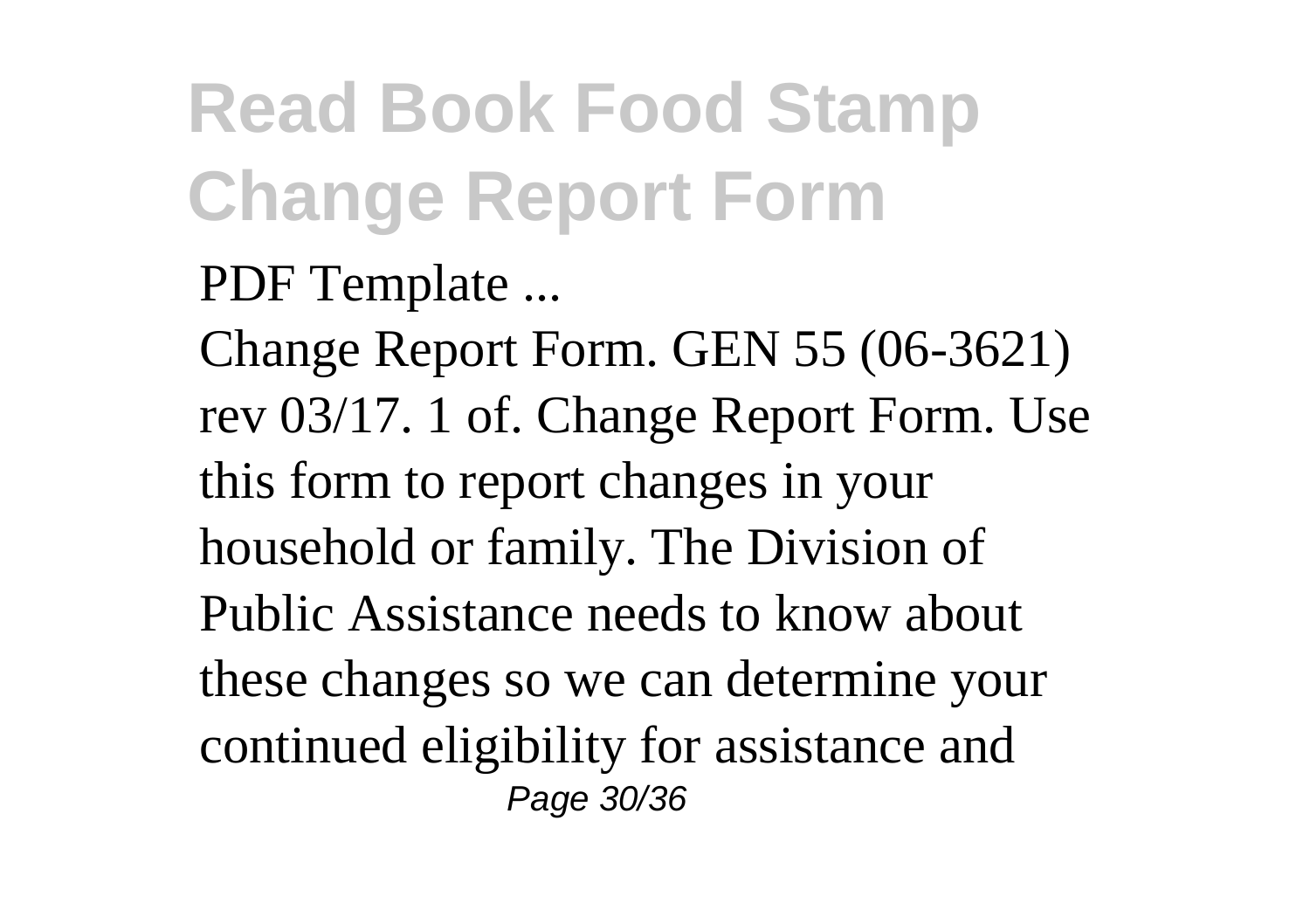benefit amount. Changes must be reported within 10 days of when you know of the change.

Change Report Form - DPAweb DHS 0852 (10/18) Page 2, Can use prior version I must return this information to get benefits. I can talk to my worker or a Page 31/36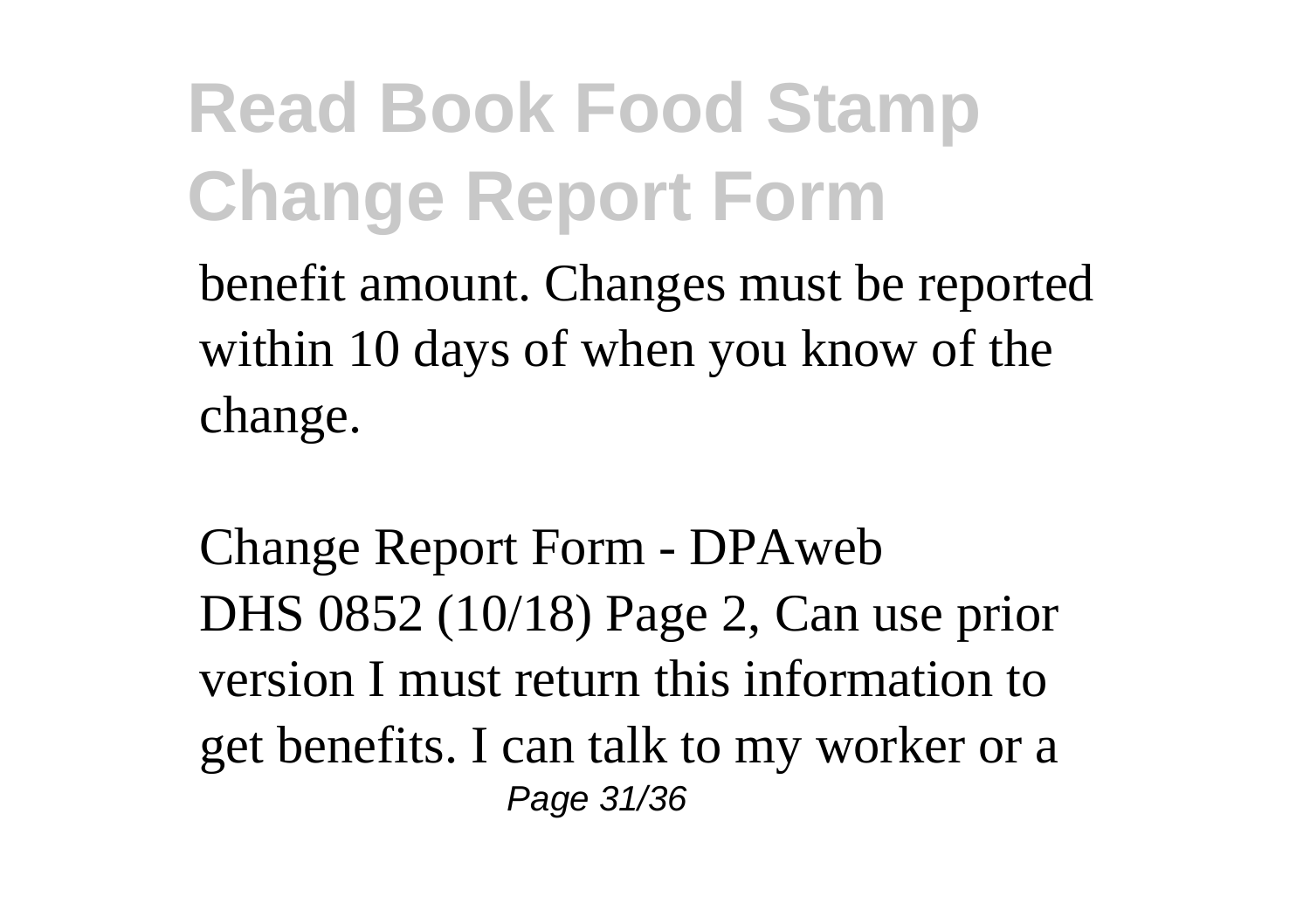person in charge if I have questions about this form. I register for the Oregon Food Stamp Employment Transition (OFSET) program all people in my household who want food benefits. My answers on this form will affect my benefits.This information may cause my benefits to go

...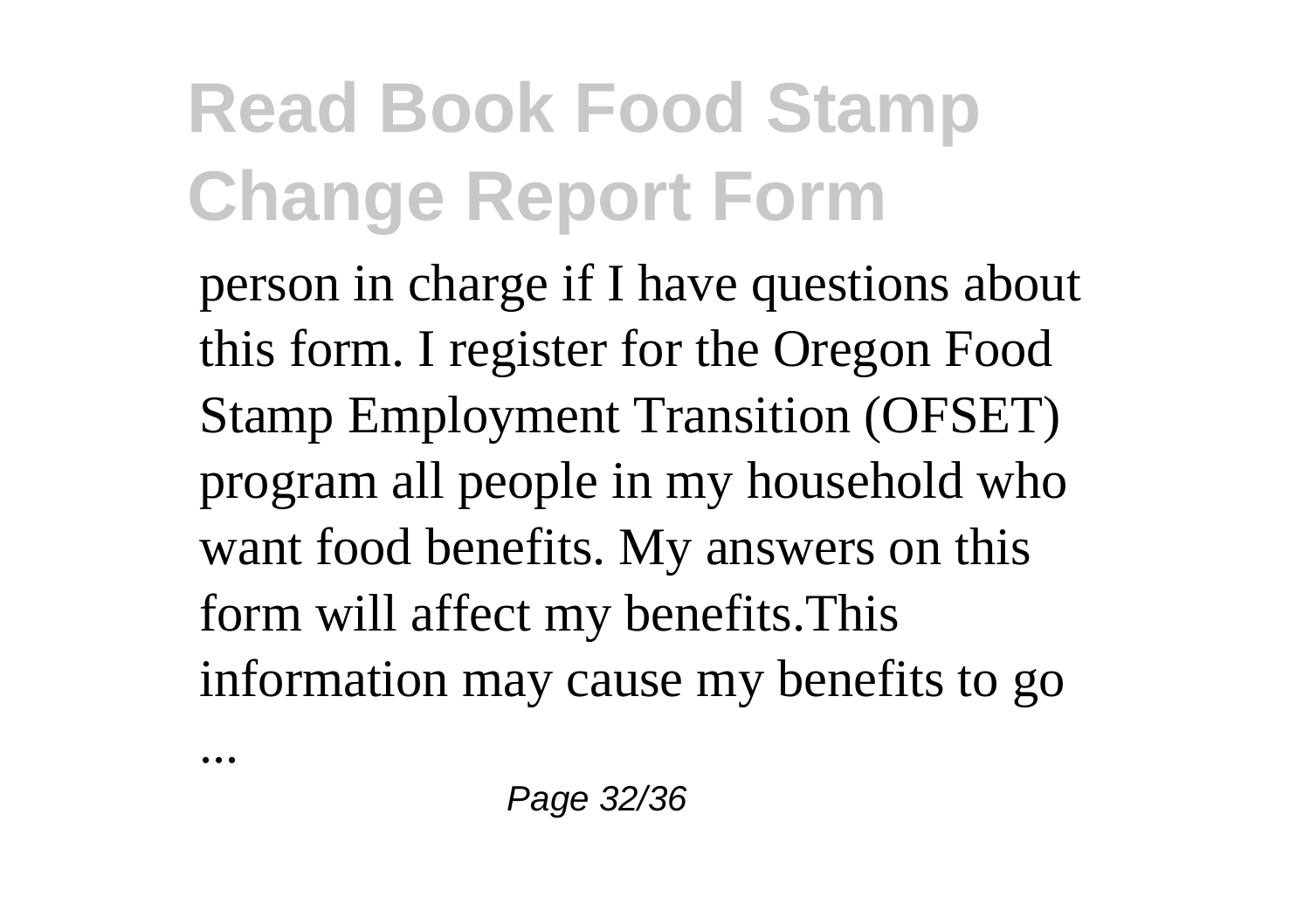Interim Change Report For Supplemental Nutrition ...

Alabama food stamp application pdf. Fill out, securely sign, print or email your six month report form for food stamps alabama instantly with SignNow. The most secure digital platform to get legally Page 33/36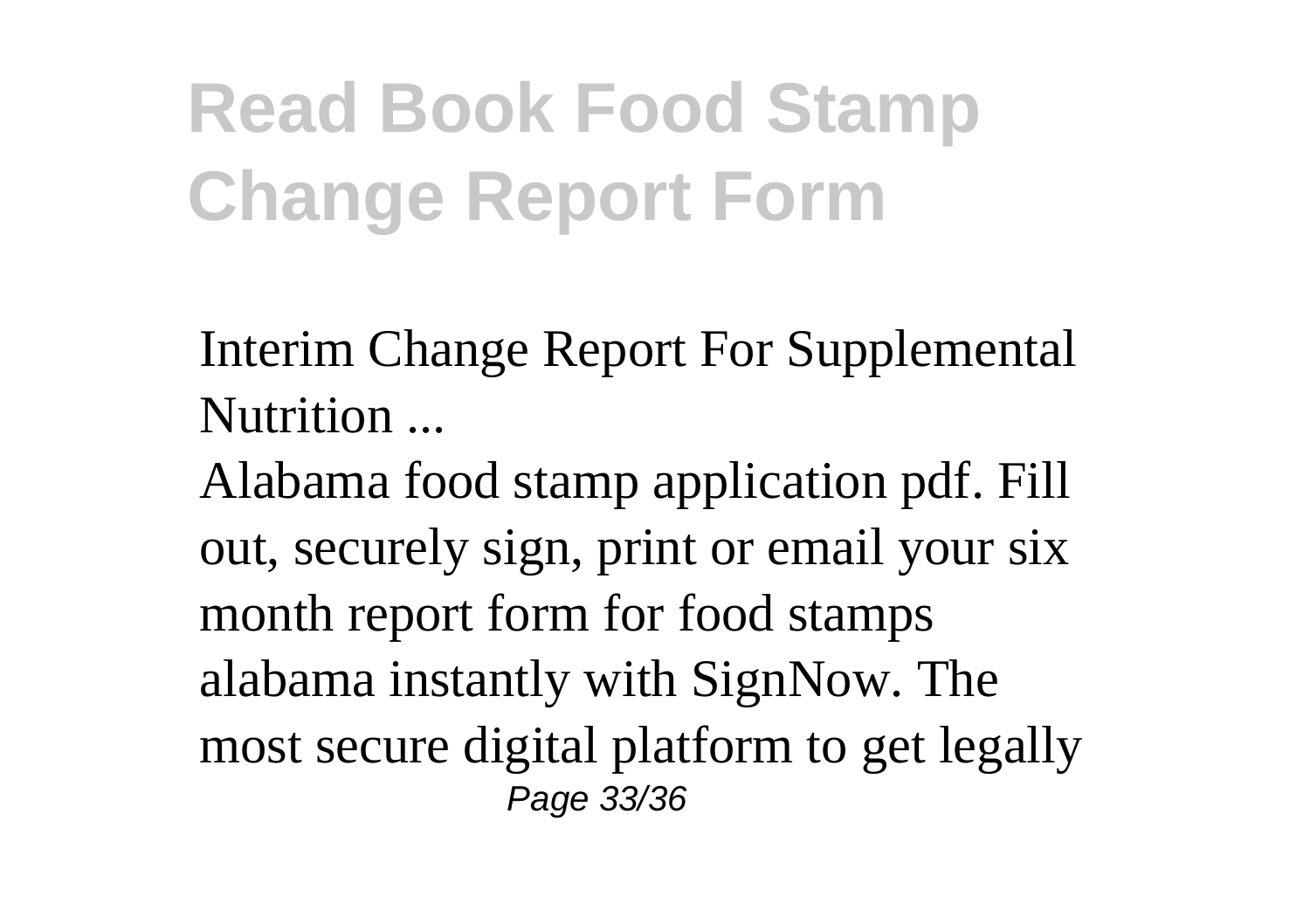binding, electronically signed documents in just a few seconds. Available for PC, iOS and Android. Start a free trial now to save yourself time and money!

Alabama food stamp application pdf - Fill Out and Sign ...

You should touch base with your local Page 34/36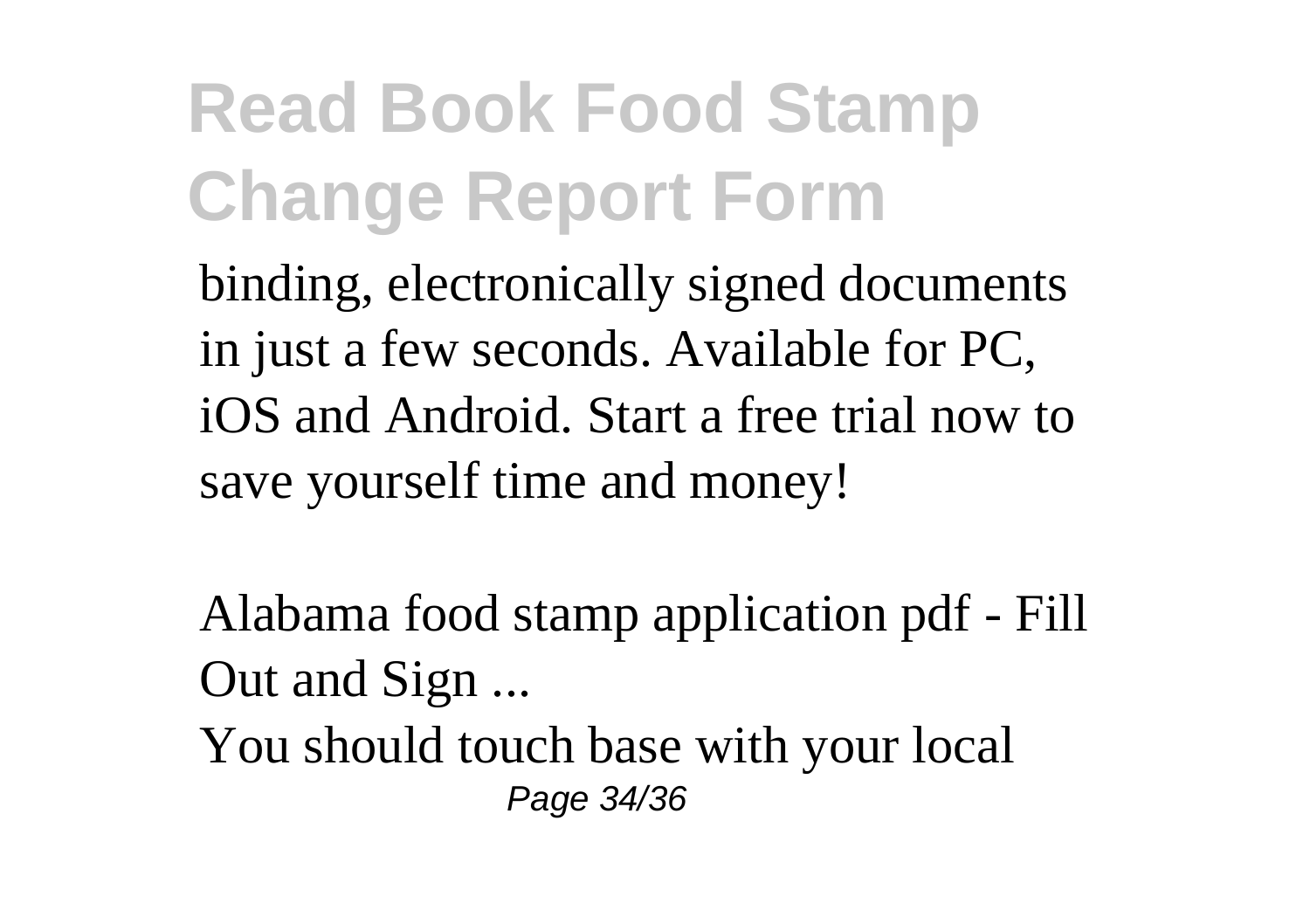food stamp office as soon as possible when changes occur, and some states even set deadlines. Households have 10 days to report most changes in New York City and Oregon, but some minor changes can wait and simply be reported at the time you recertify, which is usually annually.